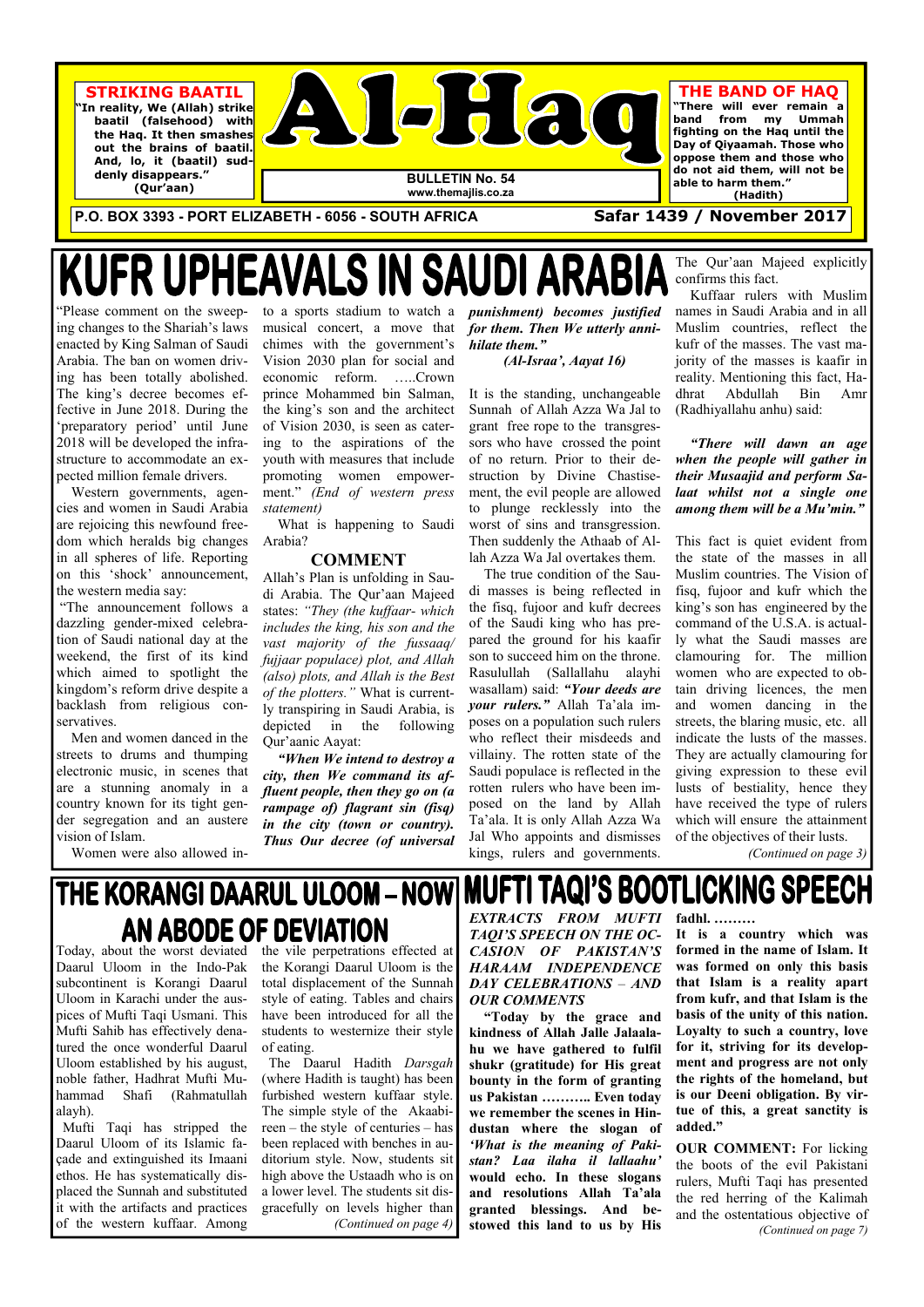# VOTING IN ELECTIONS

**Question: What is the Shariah's view on the issue of voting in elections? Is it permissible to participate in the democratic process?** 

#### **ANSWER**

*"Verily, We have decreed in the Zaboor after the Thikr: Most assuredly, My pious servants will inherit the earth. Verily, in this (Promise) is a clear Message for a people who are worshippers (of Allah)."* 

*(Al-Ambiya', Aayat 106)* 

*"Say (O Muhammad to the people): 'O Allah! The King of all lands! You bestow mulk (land/country / sovereignty) to whomever You will, and You snatch away mulk from whomever You will. You grant honour to whomever You will and You humiliate whomever You will. Goodness is in Your power (and control). Verily, You are Most Powerful over all things." (Aal-e-Imraan, Aayat 26)* 

*"Musa said to his people: 'Seek aid from Allah and have patience. Verily, the earth belongs to Allah. He bestows it (its control/sovereignty) to whomever He wills among His servant. And the ultimate victory is for the Muttaqeen."* 

*(Al-A'raaf, Aayat 128)* 

 The Qur'aan and the Ahaadith unequivocally and abundantly clarify that Allah Azza Wa Jal is in full control of the earth, and every aspect of entire creation. It is only Allah Azza Wa Jal who appoints and removes rulers, kings and governments. The efforts, schemes and plots of people, which are ostensibly the instruments for installing governments and kings are mere shadows. These instruments are the agencies which Allah Ta'ala creates for the administration of His commands.

 U.S.A. with its coalition pulverizing Afghanistan, Iraq, etc., the cow and idol-worshipping Hindus persecuting Muslims in Kashmir and India, the Jews brutalizing the Palestinians, the Saudi regime destroying the Holy Lands, Assad and Russia committing their genocide on the Syrian Muslims, and every other political upheaval anywhere in the world, are all by the ordainment of Allah Azza Wa Jal. No one can install or remove rulers, kings and governments. These agencies will run their course as planned by Allah Ta'ala.

 Thus, it is not permissible for Muslims to participate in any kuffaar political dispensation. Voting in kuffaar elections, and also in the elections of Muslim countries, is not permissible. Voting and participating in these political schemes of the kuffaar and fujjaar entails indulgence in a variety of acts of sin and transgression. When participating in any worldly activity, it is of imperative importance to ensure that the Shariah is not violated – to ensure that sin and transgression are not committed.

 The circumstances, advantages and benefits of participating in kuffaar political systems are not valid grounds for violating the Law of Allah Azza Wa Jal. Muslims are required to abstain from disobedience and to resign themselves to the Fate ordained for them by Allah Ta'ala. The sinful efforts and the humiliating bootlicking of kuffaar politicians by Muslims – laymen and ulama alike – will not change the Divine Dispensation. Muslims are permitted to engage in worldly pursuits and activities only within the confines of the Shariah.

If any institution or activity is in conflict with the Shariah, the Muslim is required to shun it without the slightest hesitation. The focus should at all times be on Allah Ta'ala and His obedience. Democracy, socialism and whatever other ism there is, are all cogs in the machinery of Satanism, hence voting in these kuffaar and fussaaq elections is not permissible. Your voting will neither change the government nor succeed in effecting favourable changes for Muslims.

# PALESTINE, MUSJIDUL AQSA - ALLAH'S ATHAAB

*"Many were the orchards and springs they had to abandon, along with plantations and palatial homes. Thus, We granted these to others. Neither the heavens nor the earth wept for them, and they were not granted respite. (Qur'aan)* 

These Qur'aanic Aayaat have reference specifically to Fir'oun and his nation who were destroyed by Allah's *Athaab*. Allah Ta'ala then made their slaves, viz. Bani Israaeel, the masters of their palaces, orchards, farms and the country. Those who were despised became the rulers and the masters. Whilst these Verses refer specifically to the destruction of Fir'oun and his nation, the lesson conveyed has universal application. Allah Ta'ala metes out the same punishment to people when they transgress all bounds of sin and disobedience. The very people, namely, Bani Israaeel, who were made the rulers and masters of Egypt and the treasures of Fir'oun, were later Ta'aala. *ise accomplished.* 

punished by Allah Ta'ala. Their land was snatched away and handed to the kuffaar who once again reduced them to slavery. Jerusalem was reduced to rubble and Musjidul Aqsa was defiled and utterly destroyed. All of this was a punishment for the Muslims of that era who had rebelled against Allah Ta'ala just as Muslims in our age are today treacherously rebelling against Allah

 Recounting the ruin of Bani Israaeel after they had been installed as rulers, the Qur'aan Majeed says:  *"We had informed Bani Israaeel in the Kitaab: 'You will most certainly spread mischief (vice, evil and treachery) in the land twice, and you will cause great anarchy. Then when the first of the two promises materialized, We sent against you such of Our servants who were powerful in war, and they penetrated the cities. And, that was a prom-*

 *And, when the second prom-*

*ise materialized, (We sent against you again Our servants) so that they disfigure your faces, and so that they penetrate the Musjid as they had entered it the first time, and they utterly pillaged (and plundered) wherever and whatever they overran."* 

*(Bani Israaeel, Aayaat 4 – 7)* 

The 'land' mentioned in these Verses refers to the Land of Shaam. The first occasion occurred after Nabi Musaa (Alayhis salaam), and the second after Nabi Isaa (Alayhis salaam). During the first occasion of destruction, Allah Ta'ala sent a Majoosi kaafir king to pillage and plunder Bani Israaeel. The second occasion, Allah Ta'ala sent a Roman king against them. He demolished the entire Jerusalem and Musjidul Aqsa. The consequence of Muslim rebellion and transgression was the imposition of kuffaar domination and handing over Musjidul Aqsa to them (to the kuffaar) who desecrated the Musjid as a punishment for Muslims.

 The Qur'aan clearly mentions that the reason for the destruction of Musjidul Aqsa and Jerusalem was the anarchy, fisq and fujoor of the Muslim Ummah of those times, namely, Bani Israaeel. This is the Sunnah of Allah for which there is no change. The same scenario is prevailing today. The Yahoodi control of Musjidul Aqsa and the persecution of the Palestinian Muslims by the kuffaar are the consequences of the treachery and evil of the Muslims.

 No amount of stupid protests and reviling the kuffaar will change the condition of Muslims. Allah Ta'ala had severely punished Bani Israaeel by means of the imposition of kuffaar oppression. 70,000 were enchained and marched to Babylon where they remained as slaves for years. Then, after their Taubah, Allah Ta'ala again granted them power, but via His Nabi, He warned them: *"If you return (to your treachery, fisq and fujoor), We too shall return (to Our punishment)."*  What is happening in Palestine, and elsewhere – the calamities settling on Muslims – are the Athaab of Allah Ta'ala.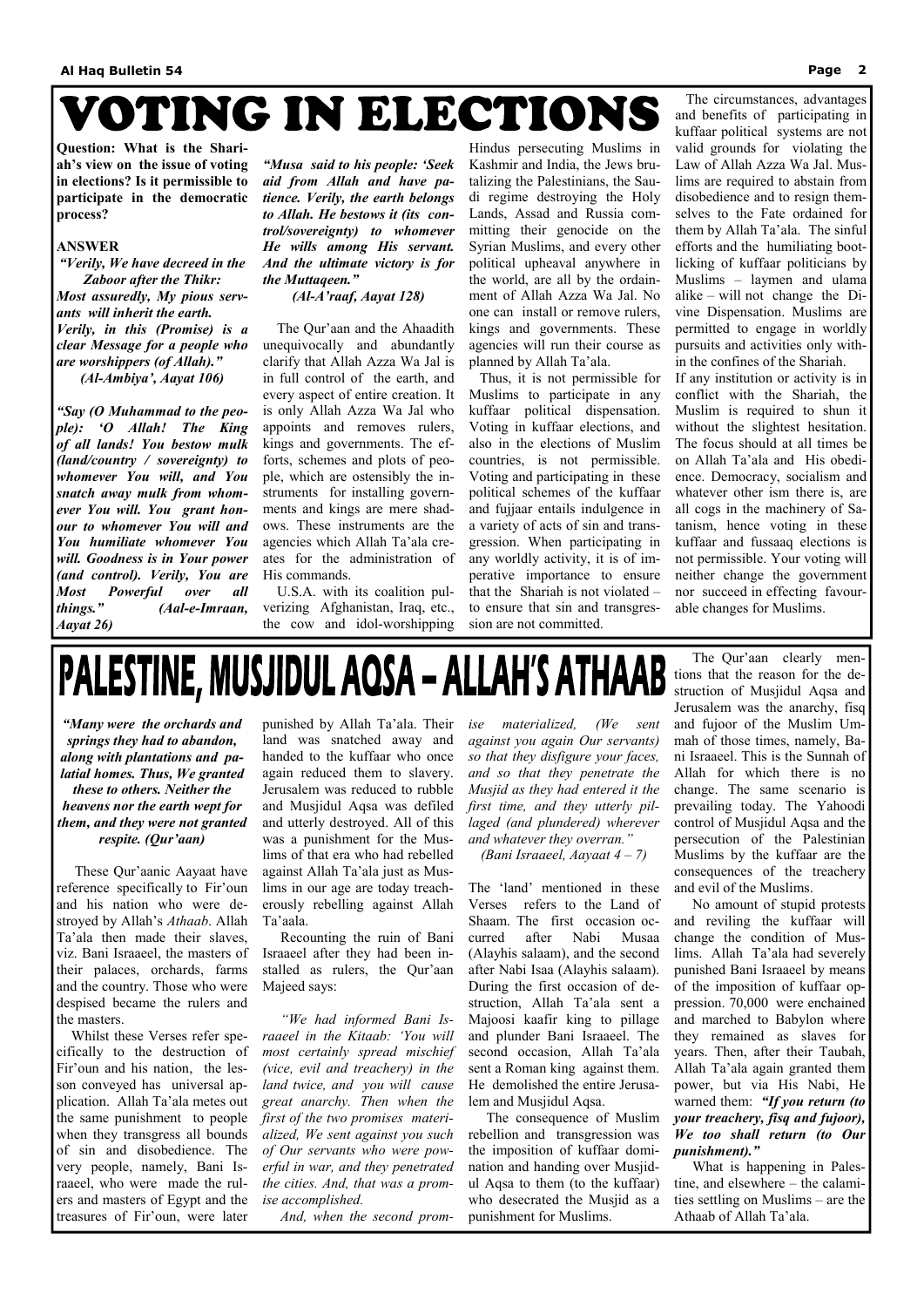# IS JIHAD FARDH-E-AIN?

**Q. Some say that Jihad is Fardh-e-Ain today. Is this correct?** 

**A.** Those who make such claims are morons. They do not know what is meant by Fardh-e-Ain. When an injunction is Fardh-e-Ain, it devolves on every Muslim, male and female, all over the world.

 The prevailing condition of the Ummah and the calamities descending on Muslims do not render Jihad Fardh-e-Ain. The vast majority of the Ummah does not even perform the five Salaat daily. Muslims are overwhelmingly wallowing in fisq, fujoor, bid'ah and kufr. Islaah of the nafs is Fardh-e-Ain.

 Nowhere in the world is Jihad Fardh-e-Ain. How is it possible for almost 2 billion Muslims to go into Jihad, moreover when most of them are on the brink of kufr? How should the 2 billion Muslims wage Jihad? With their bare hands and their corrupt Imaan?

 There are thousands – tens of thousands – of Palestinians who

are suffering under the Israeli yoke, but they do not enter the field of Jihad. Only a handful is fighting, and they fight for the dunya, not for the Deen. Is it logistically possible for every Muslim man and woman in the world to converge on Syria, Palestine, Afghanistan, etc.  $-2$  billion of them? Salaat is Fardh-e-Ain, hence the 2 billion have to compulsorily perform Salaat, but the vast majority does not observe this injunction. The morons need to acquire proper Knowledge for understanding when Jihad becomes Fardh-e-Ain.

 If the kuffaar enter your home, then it devolves Fardh-e-Ain on you, your wife, children and your neighbours to defend and die rather than submit to the evil and brutality of the invading kuffaar. However, those on whom Jihad had been Fardh-e-Ain, all fled from their homes and are either languishing in refugee camps or seeking asylum in kuffaar countries where they trade their Deen and Imaan for a miserable pittance.

### **CHINA: SHOWPIECE MOSQUES AND DECEPTION**

The dual policy of persecuting religion internally, while simultaneously proclaiming to the outside world the existence of religious freedoms is a familiar feature of Communist rule. Another facet of this policy of throwing dust in the eyes of world opinion is the calculated decoration and up-keep of certain specially selected mosques. The object of maintaining these "show-pieces" is to convince visiting foreign delegations (and particularly those coming from Muslim countries) that Islam is allowed full freedom under Communism. The mosques that have been "beautified" in this way are the Mosques by the East Gate of Hsi -ming (the largest and one of the most magnificent in China, built by the Muslims of Chinghai, and capable of accommodating fifteen thousand people), the T'ang Emperor Mosque in Sian, the Prophet Memorial Mosque in Canton, the Phoenix Mosque in Hangchow, and the Unicorn Mosque in Foochow. [Each of these mosques has a history of over one thousand years.] Other "show-pieces" are the Heavens Bridge Mosque (built by Muslims in Peking, including those from Shensi, Kansu, Chinghai, Ninghsia and Sinkiang), the two mosques in Niu Street and Tungsan Pailon in Peking, the Small Pea Orchard Mosque in Shanghai, and the Mosques on Minchuan Road in Hankow, in Tsinan, Koshgar, I-ning, and Kuche. These have been "beautified" for the sole purpose

of deceiving foreign visitors. But, whether or not they fool the foreigner, they are unlikely to have deceived the Chinese Muslim.

 He must know that a great number of historically very important mosques in Hunan, Hupeh, Honan, Hopeh and Shantung provinces have been washed away or badly damaged by floods. He must also know that repeated requests for Government funds (all other sources of income having been confiscated) to repair or rebuild them have been invariably refused by the regime – the reason being that, since they were not situated in large cities likely to be visited by foreigners no purpose would be served by their reconstruction or repair.

 The regime also recruits old Muslim scholars to play the role of host to foreign visitors. Their "performances" are photographed and the pictures are used by the Communists as material for propaganda to the outside world.

 It is for the same purpose that pilgrim groups are permitted to go to Mecca for Hadj. Members of such groups are carefully chosen by the authorities for their "firm standing", "correct thoughts", "abundant experience in propaganda work" and "active behaviour." Prior to their departure, they are given instructions by the Ministry of Foreign Affairs that they must not dissociate themselves from the regime's *(Continued on page 11)* 

## IKUFR UPHEAVALS IN SAUDI ARABIA

 Ultimately, Allah's Athaab will utterly destroy them. The massive upheavals of fisq, fujoor and kufr being enacted currently in Saudi Arabia is the prelude to Allah's Athaab which will utterly destroy them. The Saudi plunge into filth and evil will be incremental. It will become worse by the day. This will be a necessary development to justify the Divine Punishment which will destroy and annihilate those who are plundering the Deen of Allah Az-

 *"You (the Muslim Ummah) will (at that time) be ghutha' (rubbish / flotsam / the mass of mess of floodwaters). Allah will remove fear for you from the hearts of your enemy, and most certainly Allah will create wahn in your hearts."* When he was asked for the meaning of *wahn,* Rasulullah (Sallallahu alayhi wasallam) responded:

za Wa Jal. This is exactly the condition of the Saudis and of all Mus**soon be released, Insha-Allah. To which country can I migrate? I have a hatred for this evil country where**  modernist 'Muslims' who are Muslim in name, not at heart. Nevertheless, migrating to a country where open hostility

#### *(Continued from page 1)*

 While the situation in Saudi lims today. They all Arabia, as well as in all Muslim are bootlickers of the lands, is extremely lamentable, it has to be expected. There is nothing surprising about the swift degeneration of the Ummah. Rasulullah (Sallallahu alayhi wasallam) had predicted this state of affairs. When Muslims plunder the Deen, then Allah Ta'ala imposes on them kuffaar domination. The kuffaar will mercilessly pillage and plunder the Ummah. Predicting this state of affairs, Nabi-e-Kareem (Sallallahu alayhi wasallam) said: kuffaar. The Saudis specialize in licking the boots of Trump in  ${\text{West}}$ ? particular. Whatever  $\mathbf{A}$ . In this age, living in the east or the is transpiring today in Saudi Arabia is dictated by the U.S.A. Anyhow, whatever we say and diagnose, in the final analysis difference living in the east and west in the reality on the this age. Whether you are in America, ground is the decree Arabia, Pakistan or any African country, of Allah Azza Wa it is the same. Every where there is ani-Jal. **Muslims are oppressed and Islam maligned. What is the Shariah's view regarding Muslims migrating from Muslim countries to Europe and the**  west is the same. There is not a single Muslim country which is governed by the Shariah. All governments in Muslim countries are fussaaq, fujjaar and kuffaar. They are anti-Islam. There is no mosity for Muslims who struggle to live according to the Sunnah. is shown to Islam and Muslims– countries such as Austria, Belgium, France, Switzerland, etc., is not permissible. Furthermore, migrating to a country which denies Muslims basic Islamic rights such as burial the same day, prohibition of Hijaab, compulsory secular education for even Muslim girls, etc., is not permissible. Consider the example of Pakistani Muslims who crave to migrate to the U.S.A. and U.K. where basic Islamic rights are denied. Despite Pakistan being governed by kuffaar, the rulers pro- *(Continued on page 12)* 

*"The love of the world and detestation for Maut."*  **MIGRATION**  You will understand this reality only after you visit some of the Muslim

**Q. I am in an American prison. I shall**  countries. You will be despised by the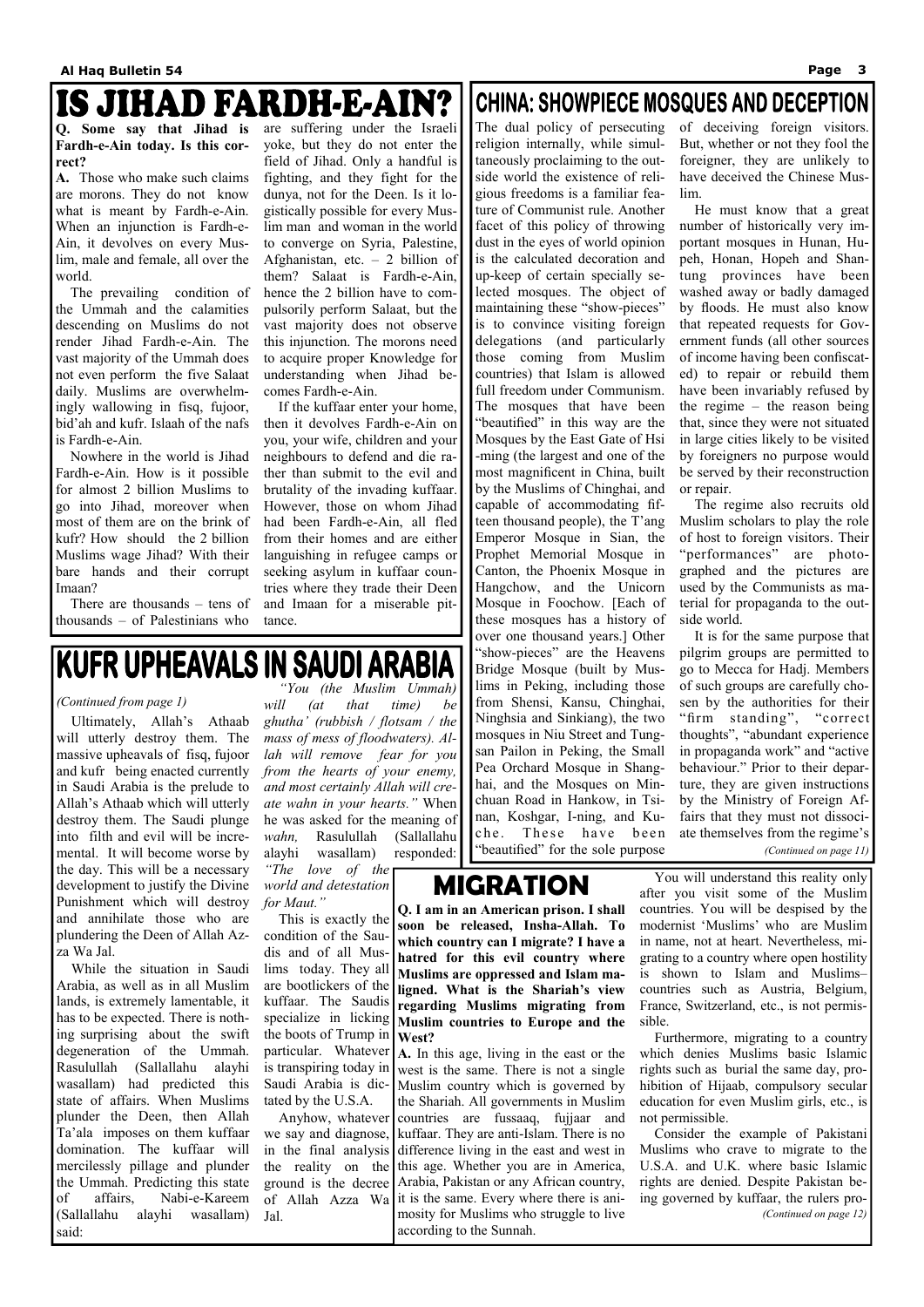### THEIR CONSPIRACIES

*"Verily, conspiracy is from shaitaan (which he plots) to cause grief to the People of* 

*Imaan. (In reality) in (their scheme) to cause harm (to the Mu'mineen), there is nothing, except by the permission of Allah. And on Allah should the Mu'minoon have trust."* 

### *(Al-Mujaadalah, Aayat 10)*

 Whatever harm befalls Muslims as a consequence of the conspiracies of the kuffaar is in fact by the decree of Allah Ta'ala. The Qur'aan Majeed explicitly informs us that the plots and schemes of the kuffaar cannever harm us except to the degree ordained by Allah Azza

Wa Jal. In another aayat the Qur'aan Majeed states:

*"If you have Sabr and adopt Taqwa, then never can their plots harm you in any way whatever. Verily, Allah is fully aware of what they (the kuffaar) are perpetrating." (Aal-e-Imraan, Aayat 120)* 

 Fear for the conspiracies and plots of the kuffaar is the effect of having eliminated from our hearts fear for Allah Ta'ala. When Allah's fear is expelled from the heart, the resultant vacuum is filled by fear for the kuffaar. Then we start fearing even shadows. Protection against the kuffaar requires cultivation of a high level of Taqwa.

## **WHAT IS A DAARUL ULOOM?**

Bukhaari Shareef, etc. Awed by this western style which Mufti Taqi picked up in the kufr gutters of U.S.A. and U.K., during his dalliance with the capitalist riba bankers, he deemed it appropriate to snuff out and kill the holy spirit of humility, simplicity and respect of the Daarul Uloom by eliminating the style of the Auliya and substituting it with the style of the western kuffaar who perpetually wallow in the state of spiritual impurity (kufr) and physical impurity (janaabat).

 Aggravating the deviation, Mufti Taqi with his Daarul Uloom students fully participate in the haraam, evil, shaitaani independence day celebrations organized by the kuffaar Pakistani government. Mufti Taqi's independence day speech confirms that he has become an effective bootlicker of the evil Pakistani government. His bootlicking speech is full of praise for the fussaaq, fujjaar, in fact kuffaar, government, and riddled with inaccuracies. The effect of his deviation is such imbecility which constrained him to order his students to act like real clowns. On independence day the Talaba marched saluting stupidly like the Pakistani fussaaq soldiers. Whilst saluting does not seem so stupid for the fussaaq and kuffaar soldiers dressed in western kuffaar military garb, the students appear just

like stupid clowns marching and saluting whilst dressed with kurtahs, turbans and topis.

 Then Mufti Taqi making a mockery of himself participated in the stupid, haraam kuffaarstyle flag-hoisting ceremony. Oh! How stupid he looks and how stupid-looking he has made the Talaba of his Daarul Uloom! *Wala houla….* He takes pride at the haraam confetti raining down on him – confetti which is thrown on kuffaar brides. He has indeed made a coon and a clown of himself by participating in all the haraam *khurafaat* of the independence day celebrations. This is a purely western kuffaar function which the kuffaar Pakistani government has adopted. But what constrains a senior Mufti to degenerate to this appalling ebb of bootlicking, and to destroy thousands of Students of the Deen by halaalizing the acts, functions and artifacts of the western kuffaar?

 The spirit of *Ilm* has been effectively extinguished at Mufti Taqi's Madrasah. The students romp like the hooligan students of western colleges. They deem it an honour to behave like kuffaar university students. By their conduct they demonstrate that they are not pursuing the Knowledge of the Deen. There is no fragrance of *Ilm* remaining at the Korangi Daarul Uloom. It has become an institution of *dhalaal.* Mufti Taqi is now the chief *mudhil*. About the *mudhilleen* (scholars, molvis

and sheikhs) who mislead the masses, Rasulullah (Sallallahu alayhi wasallam) said:

### *"Verily, I fear for my Ummah the aimmah mudhilleen."*

 Mufti Taqi has ushered in the first phase for the ultimate total

ruin of the Madrasah. This Daarul Uloom, if it continues to follow the satanic path chalked out by Mufti Taqi, will become a deviated institution similar to Al-Azhar of Egypt and similar other destroyed Madaaris in the Middle East.

 Even his Bukhaari jalsahs are conducted western style. Tables, chairs, coloured lighting, flowers, merrymaking and stupidity – all anathema to Islam – have been introduced. He has slipped terribly from Siraatul Mustaqeem, and

the cause is association with the kuffaar bankers and the fussaaq rulers. About such association, Rasulullah (Sallallahu alayhi wasallam) said:

*"Seek refuge with Allah from Jubbul Huzun (the Pit of Grief)." The Sahaabah asked: 'O Rasulullah! What is Jubbul Huzun?' Rasulullah (Sallallahu alayhi wasallam) said: "It is a valley in Jahannam. Daily Jahannam seeks Allah's protection against it (against its heat) 400 times." The Sahaabah asked: 'Who will enter it?' Rasulullah (Sallallahu alayhi wasallam) said: "It has been prepared for the qurraa' who display their a'maal. Verily, the most abhorrent of the qurraa' by Allah are those who visit the rulers."*

## THE KORANGI DAARUL ULOOM -**NOW AN ABODE OF DEVIATION**

#### *(Continued from page 1)*

 What is the meaning of *Daarul Uloom?* The literal meaning of the term is '*The House of Knowledge'.* A Daarul Uloom is an Islamic institution of learning where the Knowledge of the Qur'aan and Ahaadith are imparted. It is an Abode from whose portals the Heirs and Representatives of Rasulullah (Sallallahu alayhi wasallam) are supposed to emerge with the *Noor of Ilm-e-Wahi* embedded in their hearts and permeating their physical bodies whose minds and limbs are synchronized to function in strict accord and submission to the letter and ethos of that Knowledge which was divinely delivered to Rasulullah (Sallallahu alayhi wasallam) in *Ghaar-e-Hira.* 

A genuine Daarul Uloom is supposed to be a *Khaanqah*  where the bestial attributes of the evil *nafs* are subdued and overwhelmed. The *nafs* is thus adorned with the lofty attributes of moral excellence *(Akhlaaq-e-Hameedah).* 

 The Daarul Uloom is supposed to be the Bastion of the Deen where the Shariah is guarded and defended from intrusion by fisq, fujoor, bid'ah and kufr. This sacred Institution safeguards the Deen against the satanic misinterpretations of the agents of Iblees.

 The Daarul Uloom is an Institution established for gaining the objectives of the Aakhirah by solidifying and beautifying the Bond between the Muslim and

Allah Ta'ala. This Institution therefore inculcates or is supposed to inculcate in its Talaba (Students) the love for the Aakhirat and an aversion for worldly love.

 This is the nature of a Daarul Uloom. When a Daarul Uloom is denatured, then it is transformed into **Daarush Shaitaan** from whence issues a multitude of agents of Shaitaan donning the outward garb of the Deen – beards, turbans and kurtahs. Most of the human shayaateen prowling the globe in this age are products who have emerged from Daarul Ulooms where the dunya has become the objective, where the Knowledge of the Deen is no longer being pursued for the Aakhirat – for Allah's Sake – where the objective is monetary pursuit and selfaggrandizement. This is precisely the objective why the Madaaris in Pakistan had raised the clamour for equating the Alim-Faadhil Certificate with the scrap donkey M.A. degree. The objective for this satanic endeavour, which has been fulfilled, is to facilitate the molvi products of these institutions getting jobs in the Arab countries.

 The Daarul Ulooms of this day and their Ulama in general, have effectively become signs of Qiyaamah mentioned in the Hadith:

 *"The dunya will be pursued with the amal of the Deen, and Knowledge of the Deen will be acquired for purposes other than the Deen."*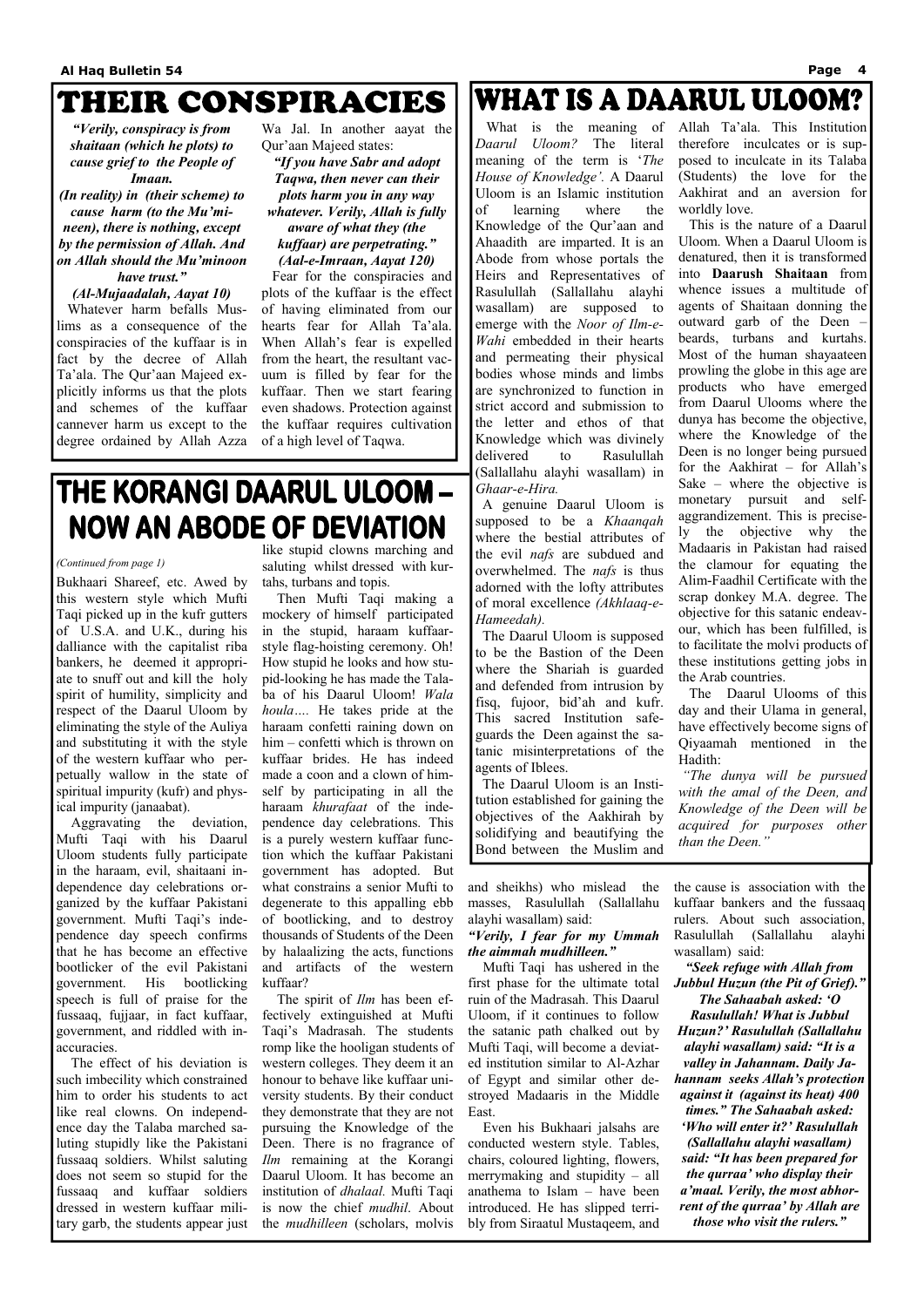# A KUFR SCRAP PAPER BY A MOTLEY OF BOOTLICKERS

### **AMMAN ACCORD**

A moron deviate, totally ignorant of the demands of the Shariah, states:

 *"There are many Muslim South Africans that are unaware of the Amman Message and its unifying impact on the Muslim world. Furthermore they are unaware that it was signed by a South African and a past president of UUCSA.* 

 *If more South Africans read up about the Amman Message and understand its message this country would not be suffering the sectarianism that is slowly creeping in the community.............* 

 *Based on the fatwas provided by these great scholars in July 2005, H.M. King Abdullah 11 convened an international Islamic conference of 200 of the world's leading Islamic scholars 'Ulama from 50 countries. In Amman the scholars unanimously issued a ruling on three fundamental issues which became known as the Three Points of the Amman Message.* 

 *They recognized the validity of all 8 Mathhabs (legal schools) of Sunni, Shia and Ibadhi Islam, of traditional Islam. .........Declaring (any one of the adherents of these schools) an apostate is impossible and impermissible. .......* 

 *These Three Points were then unanimously adopted by the Islamic World's political and temporal leaderships at the Organization of Islamic Conference summit at Mecca in December 2005......" (End of extracts from the comments of a moron deviate).* 

 Firstly, King Abdullah himself was a deviate, American bootlicker. He enjoyed absolutely no standing in the Shariah. His position as king of Saudi Arabia did not confer on him a Shar'i status of leadership. How is it possible for a U.S. surrogate puppet king to have any pedestal in the hierarchy of the Ulamae-Haqq who are the true Heirs of the Ambiya (Alayhimus salaam)? The Saudi kings are in an unholy embrace with America

and Israel.

 The conference convened in Amman by America's puppet king has no validity in the Shariah. The scholars present and who signed the stupid scrap paper known as the amman message, are primarily scholars for dollars. They have been classified as "inmates of Jahannam" by Rasulullah (Sallallahu alayhi wasallam). Those scholars who run after rulers, especially corrupt rulers such as the kings and presidents of today's Muslim countries, are the tinders of Hell-Fire. Regarding them, Rasulullah (Sallallahu alayhi wasallam) said:

 *"Seek the protection of Allah from Jubbul Huzn (The Pit of Grief)." The Sahaabah asked: 'O Rasulullah! What is Jubbul Huzn?' Rasulullah (Sallallahu alayhi wasallam) said: "It is a Valley in Jahannam. Daily Jahannam itself seeks Allah's protection (from the intensity of its heat) four hundred times." They asked: 'O Rasulullah! Who will enter it? Rasulullah (Sallallahu alayhi wasallam) said:* 

*"It (i.e. The Pit of Grief) has been prepared for the qurraa (qaaris, molvis and sheikhs) who display their (deeni) deeds. Verily the most hated of the qurraa by Allah are those who frequent the rulers."* 

 The motley of scholars for dollars come within the purview of this Hadith of Rasulullah (Sallallahu alayhi wasallam). All of them, without exception, are bootlickers, hence they fell over themselves to appease the Bootlicker-in-Chief, viz., the American surrogate, puppet king. What extracts great mirth from the Men of Intelligence and Ilm is that an organization consisting of genuine morons, namely, the so-called Organization of the Islamic Conference (OIC) 'unanimously adopted' the scrap paper prepared by the scholars for dollars in Amman. This is indeed laughable and downright stupid. The OIC is a notorious conglomeration of fussaaq and fujjaar . They have absolutely no Islamic qualifications which could permit them to speak on

issues of Shar'i import. Furthermore, today there is not a SIN-GLE Islamic country on the face of the earth. Whilst all Muslim countries are Muslim, all governments at the helm of these Muslim countries are kuffaar without exception. Every government, king, despot, tyrant and jaahil who is at the helm of governmental affairs in the Muslim lands is a confirmed KAAFIR. Branding them all kaafiroon, the Qur'aan Majeed states unequivocally:

 *"Those who do not govern/ decide/adjudicate according to that (Shariah) which Allah has revealed, verily they are the KAAFIROON" (Al-Maaidah, Aayat 44)* 

 *"Those who do not govern/ decide/adjudicate according to that (Shariah) which Allah has revealed, verily they are the*  ZAALIMOON" *Aayat 45)* 

 *"Those who do not govern/ decide / adjudicate according to that (Shariah) which Allah has revealed, verily they are the FAASIQOON" (Al-Maaidah, Aayat 46)* 

 We are undoubtedly living in the era in close proximity to Qiyaamah, hence Kaafiroon, Zaalimoon and Faasiqoon are posing as scholars of Islam when in reality they are the slaves of the dunya pursuing wealth and worldly fame and glory with their *jahl.* The scholars for dollars who had participated in the mock 'islamic' conference in Amman are similar to the scholars of Bani Israaeel about who the Qur'aan states:  *"Why do their Rabbaaniyyoon (scholars, molvis and sheikhs) and their Ahbaar (buzrugs, saints and sufis) not prevent them (the masses) from their sinful proclamations and their consumption of haraam? Indeed, evil is it that they were perpetrating." (Al-Maaidah, Aayat 62)*  Instead of engaging in their primary obligation of *Amr Bil Ma'roof Nahyi Anil Munkar,* and the *Islaah* of the masses, these scholars for dollars scurry in

haste to bootlick the Bootlicking king. The *zulmat (spiritual darkness)* corroding and clouding their hearts has rendered them blind, deaf and dumb to the conflagration of fisq, fujoor, bid'ah and kufr which is raging in every Muslim country. While the Ummah is reeling in suffering, misery, stark ignorance, squalor, poverty and on the verge of kufr, these scholars for dollars with obese stomachs, bask in leisure and pleasure at the boots of the Boot-licking king fabricating stupid fatwas and forging opinions which are in contravention of the Shariah.

 The stupid 'accord' of the invalid amman conference has no Shar'i validity. The position of the Shariah glitters with clarity:

1) In this era ONLY the Four recognized Math-habs of the Ummah, namely, Hanafi, Shaafi', Maaliki and Hambali, constitute the Ahlus Sunnah Wal Jama'ah.

2) All schools of thought beyond the pale of these Four Math-habs are baatil – false and evil. All of them belong to the deviated sects destined for Jahannam.

3) **ALL** Shiah sects are kuffaar. All Shiahs subscribe to such kufr beliefs which are repugnant in the extreme.

4) There are no 8 valid Mathhabs as the Amman scrap of paper declares. There are only Four valid Math-habs of the Shariah extant today.

5) Contrary to the bunkum 'fatwa' of the scholars for dollars, it is the Waajib obligation of the Ulama-e-Haqq to save the masses from the deception of the Shiahs by proclaiming them to be kaafir. By accepting the kuffaar Shiahs as part of Islam, the bootlickers of the amman conference are confusing the Haqq with baatil and are concealing the Truth of Islam. Warning such miserable scholars for dollars, the Qur'aan sates: *"Do not trade MY aayaat (Laws and Shariah) for a miserable price, and fear Me only. And, do not cloak the Haqq with baatil (nor) conceal the Haqq whilst you are aware." (Al-Baqarah, Verses 21 and 22)*  The Qur'aan Majeed asks the- *(Continued on page 6)*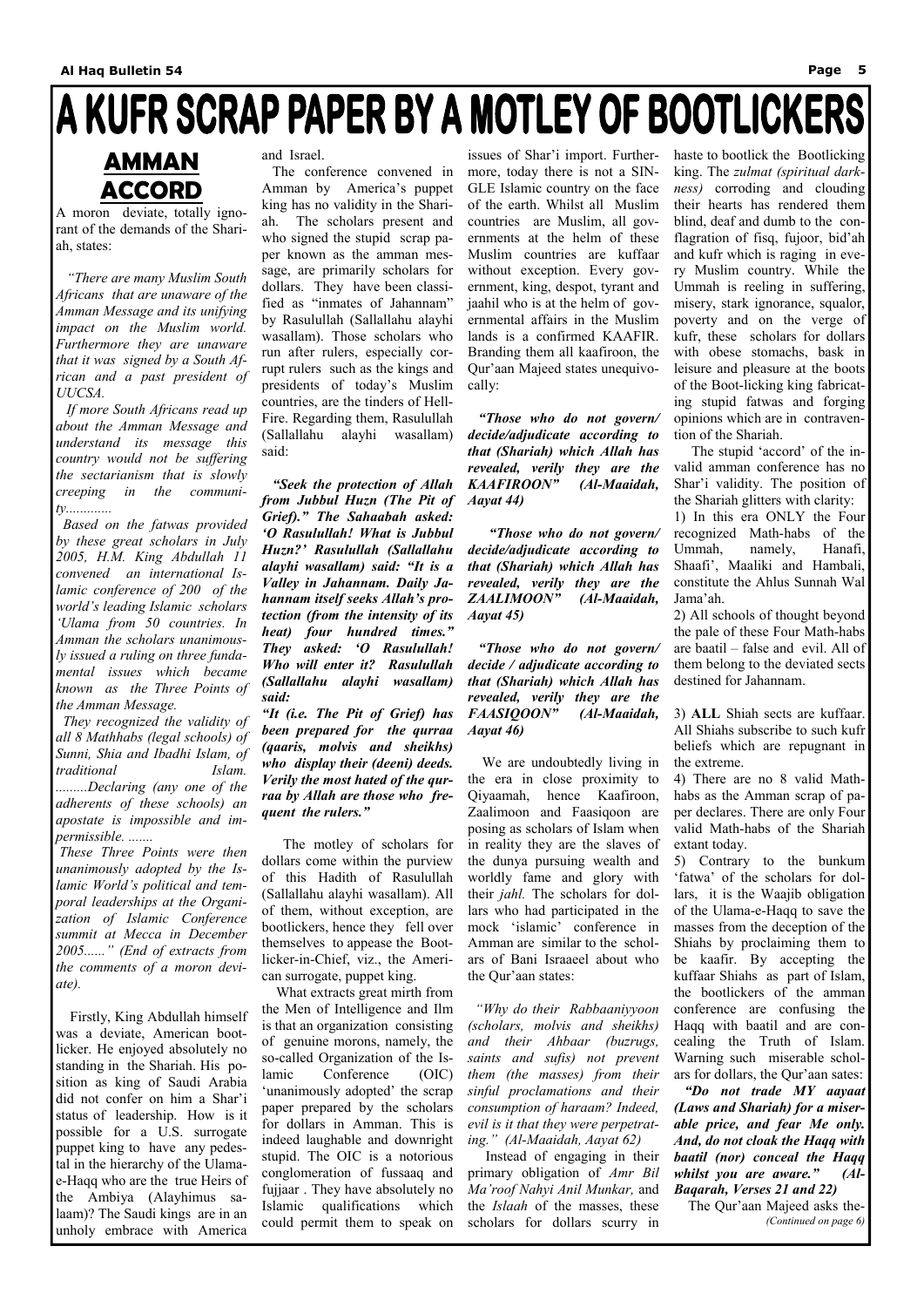# A KUFR SCRAP PAPER BY A MOTLEY OF BOOTLICKERS

se scholars who have betrayed Islam to appease the kuffaar and their bootlickers whom they have installed as the rulers of Muslim countries:

 *"What! Do you search for the law of Jaahiliyyah? Whose Law besides the Law of Allah is best for a people having firm belief?" (Al-Maaidah, Aayat 50)* 

There is no ambiguity in the doctrines of islam, and there is no ambiguity in the corrupt beliefs of kufr of the Shiah religion. The cardinal article of their faith is vilification and takfeer of the Sahaabah. How is it then possible for Muslims to abstain from takfeer of the Shiahs? Of all the deviated sects, the Shiahs are the only villains whose disparagement of the Sahaabah is extreme. They hurl vituperation upon vituperation at the Sahaabah.

 While morons may believe that the 'scholars' who signed the amman message are 'great scholars', they are, in reality, juhala who fail to distinguish between Haqq and baatil. Either they are ignorant of the kufr doctrines of the Shiahs, or they have deliberately sold their Imaan for a pittance for the attainment of worldly and *nafsaani*  objectives, hence they are in cahoots with the bootlicking rulers in Muslim countries.

 *Let it be known to the Ummah that the Amman Message is a scrap of paper. It has no Shar'i validity. The conference was a gathering of bootlicking schol-*

The votaries of the Amman scrap of paper are abortively labouring to enlist Mufti Taqi as one of their supporters. Despite Mufti Taqi being a liberal inclining to modernism, he has not endorsed the Amman scrap of paper. He was not present at the bogus conference nor does he accord with them. The stench of baatil of the baatil conference was so overwhelming that even a

*ars for dollars, licking the boots of the Saudi king who in turn licks the boots of the U.S.A. on whom Saudi Arabia relies for protection.* 

 *The OIC is a paper organization consisting of fussaaq and juhala. This body has no Shar'i standing. Its adoption of the Amman scrap of paper adds stupidity to stupidity.* 

 *The 'uucsa' which had participated in the bogus conference is BOGUS 'uucsa' which is begging the kuffaar court to bestow recognition to it. This BOGUS entity does not represent the Muslim community nor the Ulama of South Africa.* 

 *Our criterion is always the Shariah which comprises of the Qur'aan and Sunnah. NO conference and no accord can ever override the Divine Shariah about which the Qur'aan declares:* 

 *"Then We have established you on a Shariah regarding (your affairs). Therefore follow it, and do not follow the desires of those who know not (such as the scholars for dollars of the Amman conference)."* 

liberal such as Mufti Taqi maintained a distance from the conglomerate of scholars for dollars.

 One of the greatest farces usually proffered by the ulama-esoo' (scholars for dollars) is their assumed majority. Even if we have to assume that these vile specimens of *dhalaal* (deviation) are in the majority, it should be understood that the Shariah is the Law of Allah Azza Wa Jal, and this Divine Law is not reliant on the majority. Furthermore, as we journey closer to Qiyaamah and drift further from the glorious era of Nubuwwat, there will most certainly be the preponderance of *fussaaq*, *fujjaar* and *mudhilleen* masquerading as 'ulama' in fulfilment of Rasulullah's prediction. Testifying to the prevalence of the miscreant majority, the Qur'aan Majeed warns us of these agents of Shaitaan, and commands us to follow the glittering Shariah which is encapsulated in the Qur'aan and Sunnah. Thus, the Qur'aan Majeed states:

 *"What! Should I search for an arbiter besides Allah whilst He has revealed to you the detailed Kitaab? And, those to whom We have given the Kitaab know (very well) that, verily, it is the Revelation from your Rabb with the Haqq. Therefore, never ever be among the doubters. And, the Law of Allah has been completed in truth and with justice. There is no change for His Word (His Shariah). He is The One Who hears and Who is aware.* 

 *And, if you follow the majority* 

#### **HE SAU EMBRACE** F ID

*on earth, they will deviate you (mislead you) from Allah's path (from his Shariah). They follow nothing but conjecture, and they (say nothing) but lies." (Al -An'aam, Aayats 114 and 115)* 

 Do not be duped by the 'majority' of scholars for dollars whom the Bootlickers of the amman message have fielded to awe the unwary laymen.

 In their 'fatwa' which is devoid of Shar'i substance, they have not presented a single *daleel*  from the Shariah for their baseless stance on Shiahs and other deviates. Besides blatantly baseless opinion, they have proffered no valid Shar'i arguments to sustain their stance. Presenting a Hadith torn out of its context, which is totally unrelated to the issue of *takfeer* of kuffaar, does not bolster their stupid 'fatwa' of personal opinion – an opinion which is in accord with their bootlicking attitude.

 *Takfeer* is a valid Shar'i command. When the *dalaa-il* for *Takfeer* are overwhelming, it devolves on the Ulama as a Waajib obligation to pronounce the excommunication of the adherents of naked kufr. We advise doubters in the Ulama ranks to study Allaamah Kashmiri's *Ikfaarul Mulhideen.* Insha-Allah, this Kitaab will dispel the doubts and clear the haze of jahaalat obfuscating the proclamation of the Haqq by the silent Ulama.

 Salaam on those who follow the Guidance of Allah.

*(Continued from page 5)* 

*"Please comment on the Imaam of the Haram, Sheikh Sudaisi, posing with the Israeli ambassador in U.S.A. It appears that soon Saudi Arabia will be establishing fully fledged diplomatic ties with Israel, following in the footsteps of Egypt."*  **COMMENT** 

Saudi-Israeli ties are old hat. Under U.S. command and dictation, the Saudi regime has been in cahoots with Israel for decades. The current pro-Israeli overtures by the Saudi regime are merely bringing into public what had been conducted covertly.

 The Saudi embrace of Israel is not at all surprising. It has al-

ways been expected of this traitorous regime which has betrayed Islam to bow and bootlick the Yahood. The current acceleration of the westernization and kufrization of Saudi Arabia by the puppets of the U.S., the present king and his son, portend great anarchical upheavals for the Land of Hijaaz. The Satanism of the population is becoming increasingly evident in the acts of fisq, fujoor and kufr enacted by the Saudi regime. Besides the acts of the Saudi regime, what is surprising is the surprise which Muslims generally display when there is some sort of co-operation between

Muslims and the Israeli enemy. But, no similar or corresponding surprise is shown when Muslims – governments and even the masses – embrace and trade with greater enemies of Islam than even Israel. The greatest enemies of Islam and Muslims are by order of priority, China, Russia, United Kingdom, U.S.A., and Israel. Muslims do not organize the type of stupid Israeli boycotts against these enemy countries of Islam. The worst of these enemies is China. In fact it is not permissible to trade and associate in any way with this land of swinedevourers. The repression and

of Islam and Muslims is still being diligently pursued.

 Despite the very overt anti-Islam attitude and repression, Muslims from all over the world are fully trading with China. In addition, Muslims are increasingly going to China for higher secular education despite being fully aware that there is no freedom to air Islam. They compromise their Deen and even Imaan for the miserable secular and mundane gains offered by the godless Chinese enemies of Islam.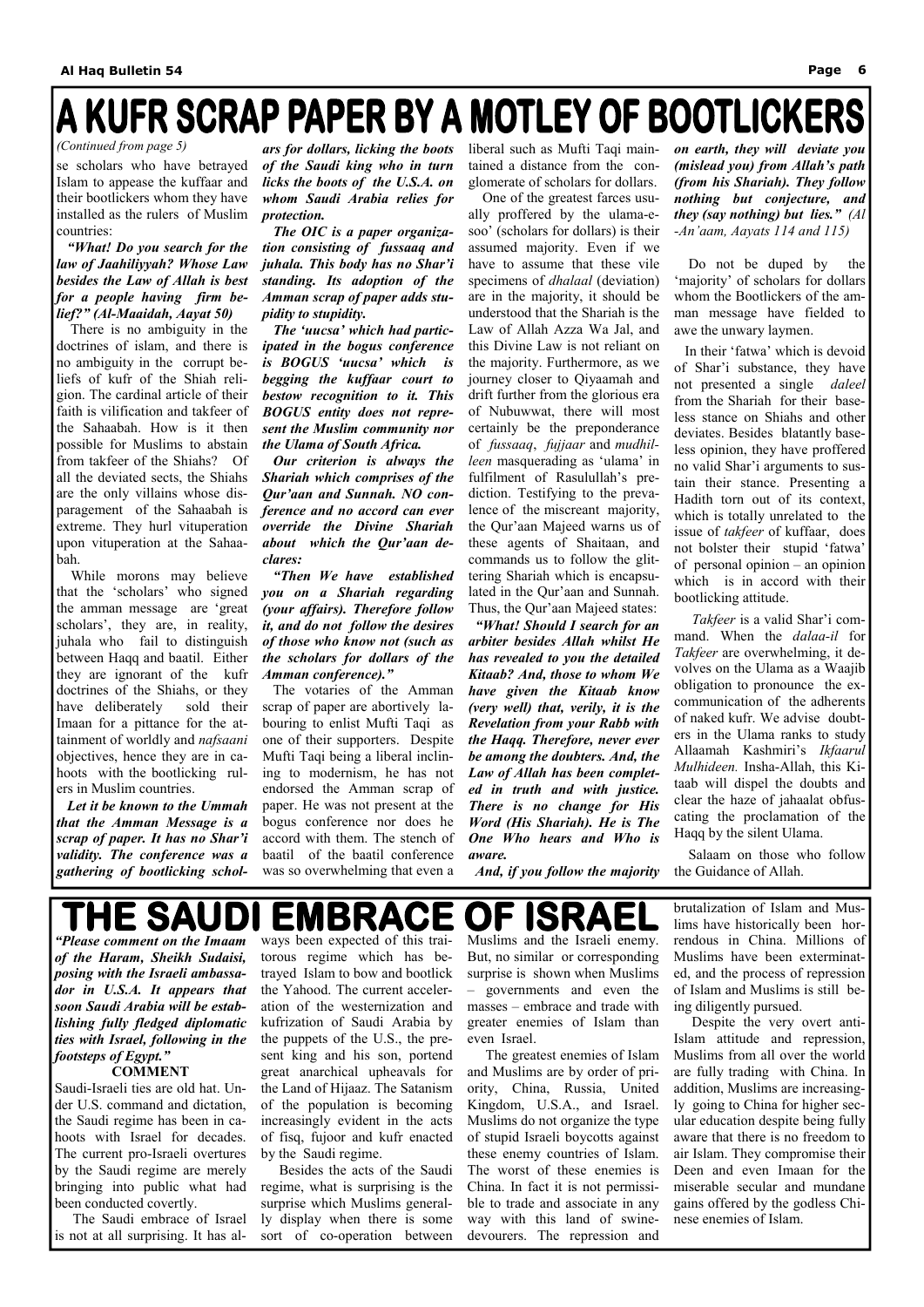# **IMUFTI TAQI'S BOOTLICKING SPEECH**

Islam for which the fussaaq founders of Pakistan had deceptively and falsely claimed the country was being formed. The Ulama of that time who had supported the formation of Pakistan had been successfully duped by Jinnah and his cohorts.

 While we are not saying that Pakistan should not have been formed or that the senior Ulama who had supported the formation of this country had erred in their adoption of the concept of a separate homeland for Muslims, we state unequivocally that the political leaders who were at the forefront of the Pakistan movement and were the kingpins in its establishment, were fussaaq, fujjaar and despicable liars.

 In order to dupe the ignorant, simple and unwary Muslims for gaining their support, the fussaaq, in fact kuffaar political leaders had dangled the chimera of an Islamic state in front of the people. They promoted the gigantic LIE that Islam will find freeplay in the new homeland, and that the object was only this and nothing else.

kistan. The land has been made thoroughly *napaak (impure)* with fisq, fujoor and kufr. What loyalty and love is Mufti Taqi talking about? How is it possible to be loyal and to love rulers who are the very antithesis of Islam? Rulers who not only undermine, but destroy Islam. What is the cunning motive of Mufti Taqi in dangling the bait of an 'Islamic state' and presenting the hollow  $\sum_{n=1}^{\infty}$  "We shall most assuredly statement which and useless refer-*inflict on them the lesser* does not find faence to Islam in *punishment, not the great-* vour with the the constitution **R** er punishment for perhaps **R** kuffaar governwhen the Shariah *they may return (to obedi-*

 Today, more than 70 years later, and despite witnessing nothing but fisq, fujoor and kufr being enacted as laws in *Napakistan,* Mufti Taqi is fielding the very same LIE which the vile political leaders had sloganized at that time. Mufti Taqi shamelessly struggles to portray this land of fisq, fujoor and kufr as an Islamic state, hence he speaks the drivel of loyalty and love. Let us ask: loyalty and love for whom? For those who have resolved to destroy Islam?

 The law of Pakistan is kufr. The judicial system is kufr. The economic system is kufr. Liquor, prostitution, gambling and riba are legal. Women have the right to parade lewdly in the streets. Besides the superficial Islam portrayed by the Madaaris and the Tabligh Jamaat, there is nowhere genuine Islam flourishing in Pakistan. The military, airforce, navy and the security apparatus are all in the control of kuffaar – Shiahs and Qadianis. Muslims are hounded and persecuted by the evil corrupt authorities of Napahas always been a **R** ence). And who is more **R** stan, and it does ment of Pakinot chime well with the bootlicking exercise. Opposition is not for the **C** concept of Pakistan. The opposition and abhorrence are di-

 In this regard, we draw Mufti Taqi's attention to the sad lament of his noble father, Hadhrat Mufti Muhammad Shafi (Rahmatullah alayh), who lamented:

 *"In these 15 years what has transpired, its narrative is extremely long. The objectives for which (the formation of) Pakistan were beloved and desirable, the vicissitudes of governments have left them not more than a pleasurable dream. For the attainment of any Deeni revolution and meaningful reformation via the medium of government is incrementally receding into dreams and imagination."* 

 Hadhrat Mufti Muhammad Shafi (Rahmatullah alayh) made this observation in the introduction of his *Ma-aariful Qur'aan.*  While Mufti Taqi has organized the translation into English of *Ma-aariful Qur'aan,* he has conveniently omitted this statement of his august father, and the reason is only to bootlick the evil government of this unfortunate country. Pakistan as an Islamic state was nothing but a pipedream, never to be realized in practice.There was in fact no intention by the fussaaq political leaders who groveled in jahaalat, fisq, fujoor and kufr to ever im-

settle in Pakistan with high rected to the rotten kuffaar at the helm of government – a government which has transformed the land into *Napakistan.* Lest we go overboard with our emotions, we must admit that the rotten government is the reflection of the rotten populace, for Rasulullah (Sallallahu alayhi wasallam) said: *"Your deeds are your rulers."* The vast majority of the people as well of the Ulama are decadent and degenerate, hence degeneration and decadence are the lot of the people of that luckless land.

plement the Islamic Resolution which they had so deceptively dangled in front of the Ulama of that era.

distant, vague *junjust than the one who* dream to the sen-*(despite) being reminded*  ior Ulama who *of the laws of his Rabb*, had been duped *turns away from it? Veri-*

and  $\sum_{k}^{n} I_{k}$ , We shall exact venge-

 Mufti Taqi committed chicanery with the deletion of the aforementioned statement of his father. Why did he 'revise' the introduction to specifically delete this very crucial observation of Hadhrat Mufti Muhammad

 Mufti Taqi further states in his independence day speech:

*"I want to say to you that despite irregularities in Pakistan, I say with the fullest confidence that in the entire world there is no more secure and more beneficial land than Pakistan for Muslims……. In the whole world there is no better and no greater country for Muslims than Pakistan."*  Undoubtedly, there is not a single Islamic country in the world today. Every Muslim country is governed by fussaaq, fujjaar and kuffaar rulers with Muslim names. Without a single exception all of them are pillaging, plundering and abolishing the Shariah. The Deen of Allah Azza Wa Jal does not feature anywhere in the governance of the

who had migrated from their beloved homeland **XXXXXXXXXXXXXXXXXXX** of Deoband to hopes of the country being a Shar'i state? *ance from the criminals." (As-Sajda, 21 and 22)* 

by Jinnah,

lands. Pakistan is no better. Mufti Taqi's claim is baseless bunkum. There is no haven for Muslims in Pakistan. There is no succour and no shelter for Muslims in Pakistan. Just look at the mass expulsion of the Afghan refugees. These were Muslims who settled in the country as a direct consequence of Pakistan playing fiddle to the U.S.A.

 The Pakistani government and security devils had meted out horrible treatment to the Arab Mujaahideen. They were hounded, arrested, tortured, expelled and even rendered to the U.S. for greater torture. Yet, the Mujaahideen were in Pakistan by the grace of the Pakistani authorities who were conducting the U.S. 'jihad' in Afghanistan.

 The lady, Dr. Aafiah was kidnapped in broad daylight with her little children by the kuffaar forces of Mufti Taqi's hallucinated 'islamic' government and brutally rendered to the kuffaar U.S. torturers. There in the kuffaar U.S. she still today languishes in their torture camp. Why is Mufti Taqi dumb in this regard? Countless other Muslims have been hijacked and are still vanishing from the scene by the murderous actions of a cruel, unjust kuffaar government whose boots Mufti Taqi believe licking is a Deeni obligation adding *taqaddus'* to his propagated loyalty and love.

 What is there to love and gloat about the evil Pakistani government? Only bootlickers are capable of loving a real shaitaani government. There is no doubt in the kufr of the law and in the fact that the rulers are confirmed kuffaar, for the Qur'aan Majeed states unequivocally:

### *"Those who do not rule according to that (Shariah) which Allah has revealed, verily, they are the kaafiroon."*

 No non-Pakistani Muslim is allowed to be in the country except as a tourist for a month. Even an extension is not granted to Muslims whilst limitless extensions are available for Americans and Europeans. Foreign Muslims are not allowed to pursue Deeni education in Pakistan. Those who were already studying at Daarul Ulooms had to leave when the kuffaar government introduced this anti-Islam measure. What is so great in Pakistan to allow Mufti Taqi *(Continued on page 8)* 

*(Continued from page 1)*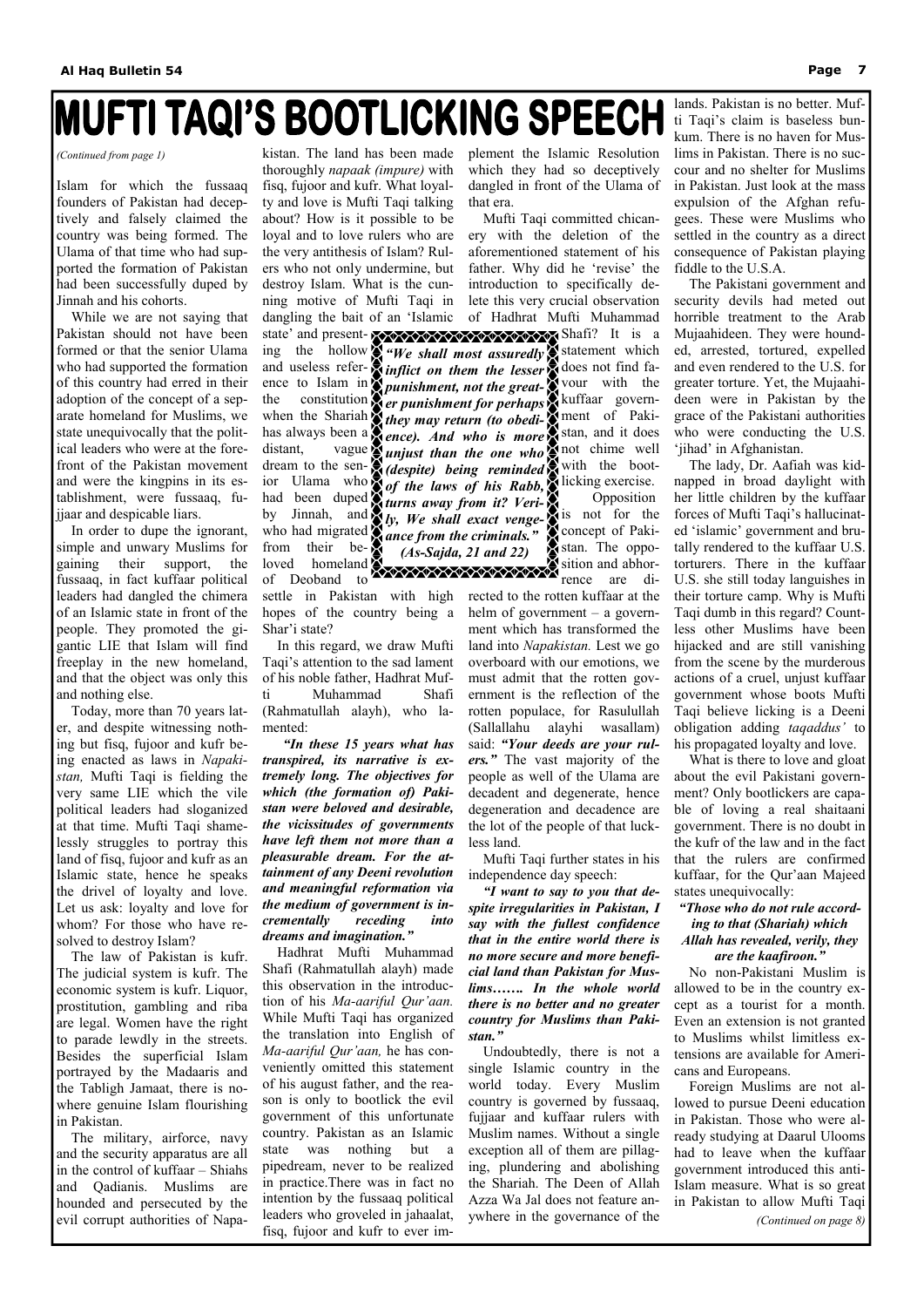# **INUFTI TAQI'S BOOTLICKING SPEECH**

to blow his stupid trumpet of deception for bootlicking the villains who have abolished Islam?

 Uttering more trash at the haraam independence day celebrations, Mufti Taqi blunders:

 *"Outside Pakistan there are in fact many Islamic countries, but it is only Pakistan – only Pakistan – which has the honour that the sovereignty of Allah Ta'ala has been made the cornerstone of the constitution. In fact, it is not even enshrined in the constitution of Saudi Arabia that supreme sovereignty belongs to Allah Ta'ala. Furthermore (it is enshrined in the constitution) that any government established in this country (Napakistan) will acknowledge the sovereignty of Allah, and that it (the government) will be established in submission to His Ahkaam (Laws)."* 

Mufti Taqi by blabbering this drivel has conspicuously portrayed his imbecility. The existence of this hollow, empty article, bereft of practical validity in the constitution is like Ghandi's acknowledgement of the greatness of Rasulullah (Sallallahu alayhi wasallam), yet he remains a Hindu idol-worshipper. This is the type of stupid, insincere acknowledgement of the kuffaar government. Whilst this article is retained in the constitution, it serves only to bamboozle imbecile characters and deceive molvis who lack foresight and who peddle the Deen for the sake of the dunya. This article about which Mufti Taqi stupidly crows much is a mockery of the Deen, a mockery of Allah Azza Wa Jal and a mockery of Islam. There is absolutely no reality to this constitutional article when the entire fabric of governance is the haraam kuffaar parliamentary

system in which the Shariah has no say whatsoever.

…………*In Khilaafate, highest Law for the rulers is Ki-*

 Hadhrat Mufti Yusuf Ludhyaanwi (Rahmatullah alayh) had labelled the parliamentary system which Mufti Taqi lauds so much, as *'sanam-eakbar'* (the greatest idol). Commenting on the mental derangement of the molvis who have accepted the Dajjaali parliamentary system which governs Pakistan, Hadhrat Ludhyaanwi (Rahmatullah alayh) said:

*"Some erroneous universally* 

*accepted conceptions have acquired such a degree of acknowledgement that even men of profound intelligence bow in submission. Either they are unable to comprehend the errors (in the baatil conceptions), or even if they understand the errors, they lack the courage to criticize it. The people of intelligence are the victims of this tragedy regarding the great errors which have become prevalent in the world."* **(Hadhrat by ways of example cited idolatry). He continues:** 

> The kufr 'islamic republic' of Pakistan is Mufti Taqi's promotional ob-

*"The coin of universal acceptance is today in operation regarding the parliamentary system. The parliamentary system is a 'sanam-e-akbar' which has been originated by the wisemen of the West. Since they were deprived of divine guidance, their brains fabricated the idol of the parliamentary system in opposition to other systems of governance…… In emulation of the West, Muslims too began to recite (the theme) of the parliamentary system. At times they raised the slogan: 'Islam is the standard-bearer of democracy'. Sometimes they fabricated the term, 'Islamic Republic' (or Islamic democracy) whereas the idol of democracy worshipped by the West besides* 

> **Executive con**strained by the desire to bootlick and curry favour with the kuffaar authorities. Instead of propagating this kufr baatil, he would have served the Muslim community as well as himself a great favour if he had remained silent, and not praised the fussaaq and kuffaar rulers. It is a brutal LIE to promote the blatant LIE that the kuffaar rulers of Pakistan acknowledge the sovereignty of Allah Azza Wa Jal. How is this possible when all effort is made to extinguish the

*not having any relationship with islam, is the very antithesis of the punishment, not the greatpolitical dispen-er punishment for perhaps sation of Islam. Everyone is* 

*aware that Islam proclaims the concept of Khilaafate.* 

*taabullah (the Qur'aan) and the Sunnah. If there develops conflict between the Muslims and their rulers, it shall be referred to Allah and His Rasool. The conflict/dispute shall be resolved in the light of the Kitaab and Sunnah. On the contrary, the fatwa of democracy is that the holiest and the highest document is the constitution of the country. All conflicts will be incumbently referred to the constitution. ……* 

 *"Nauthubillah! Recently an* 

*article became the adornment of the press in Pakistan. A woman stated that just as Islam allows a man to take four wives, so too should a woman be allowed to take four husbands. Here by us (in Pakistan) in the name of democracy slogans of gender equality are being raised. On this basis it is not far-fetched that the intoxication of democracy will increase and this issue will come up for consideration in parliament (that is, in the parliament of Mufti taqi's much flaunted 'islamic' republic of Pakistan – Al-Haq).* 

 *"Recently an article of a 'great thinker' of Pakistan was published in the newspapers. He stated that elevating the Shariah to a pedestal higher than parliament is an insult to the representatives of the nation. ….The opinion of this person is in fact the correct definition of democracy in which the representatives of the nation are higher than even the Shariah. This is precisely why in Pakistan the 'Shariat Bill' has remained a verbal profession of the representatives of the nation for several years. Hence to this day it was not able to gain the capacity for acceptance. Now who can claim that Islam accepts western democracy? …..Applying the patch of democracy to Islam is deception piled on deception. There is* 

*no relationship of Islam with modern democracy nor has democracy any relationship with Islam. Two opposites cannot coexist in a single substratum."* 

D

*Noor of Allah –* His Shariah? The constitution which enshrines this LIE is fit for Istinja purposes.

 Praising the scrap constitution, Mufti Taqi said in his speech on the haraam independence day occasion:

*"It is only Pakistan which has the honour that in it no law will be enacted in conflict with the Qur'aan and Sunnah and that the rules of the courts will be cast into the mold of the Qur'aan and Sunnah."* 

We are constrained to aver that only someone who is the victim of some substance abuse is capable of disgorging such blatant trash and falsehood. In this case it is the crave to bootlick the rulers which is the substance of abuse. Does Mufti Taqi really believe that all Muslims are so stupid and dim in the brains to swallow the flotsam he has disgorged? The entire country is governed by the laws of kufr. The economy, the justice system, the social system and every other system and institution in Pakistan are governed and regulated by the kufr laws promulgated by the parliament of the kuffaar.

 Whilst Mufti Taqi labouriously and abortively struggles to portray Pakistan as an ideal Islamic State, the Shariah is not even a handmaid of the institution of government. Hadhrat Ludhyanwi (Rahmatullah alayh) had drawn attention to the socalled 'Shariat Bill' which had been gathering dust for years without seeing the light of day. Furthermore, what is the need for a "Shariat Bill" in a country which professes to be a so-called 'islamic' republic? A bunch of juhala, fussaaq, fujjaar and kuffaar politicians sitting like a "100 baboons" (Hitler's words) in a stupid parliament house are given the task in a so-called Islamic country to decide whether the Shariah should be implemented or not. The gimmick of the 'Shariat Bill' is a conspicuous admission of the fact that the country's constitution is kufr; that the country has another standard of governance; that the country is not subservient to the Shariah, hence the "100 baboons" are given the task to make a decision in this regard. Everything from A to Z in the government of Pakistan is in dia-

*(Continued from page 7)* 

*(Continued on page 9)* 

*"We shall most assuredly inflict on them the lesser* 

*they may return (to obedience). And who is more unjust than the one who (despite) being reminded of the laws of his Rabb, turns away from it? Verily, We shall exact vengeance from the criminals." (As-Sajda, 21 and 22)*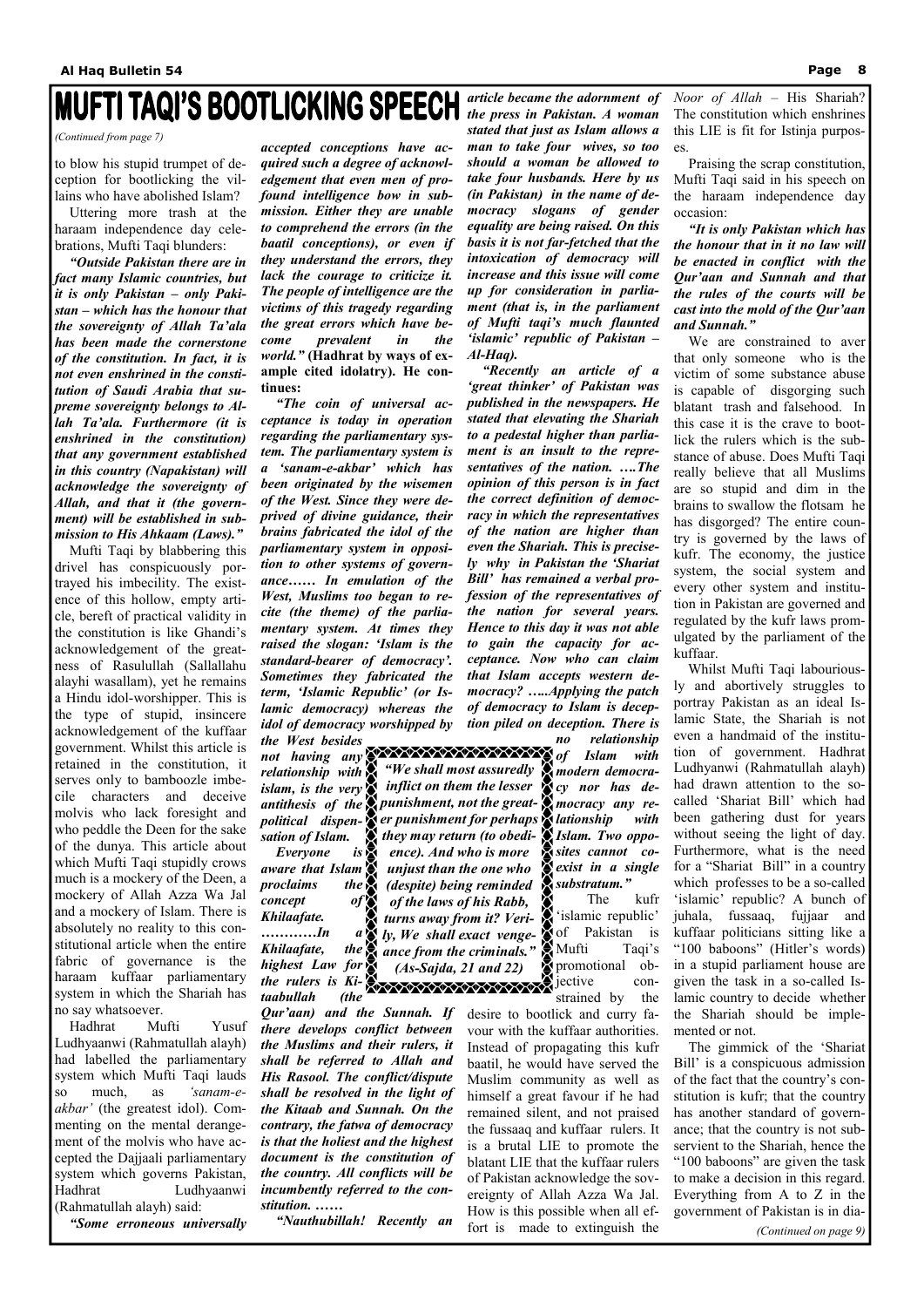# **MUFTI TAQI'S BOOTLICKING SPEECH**

metric conflict with Allah's Shariah. The hollow statements in the scrap constitution are meant to bamboozle and deceive such ignoramuses who wish to compel themselves into the belief that Napakistan is an Islamic State.

 Demeaning himself further, Mufti Taqi uttered:

 *"In this constitution (of Pakistan) it is said that every citizen has the right to challenge in court any un-Islamic law and to enter a petition in its opposition. If the court accepts this petition, then the court has the option of striking out that law and order in its place the Islamic law."* 

The country is saturated with un-Islamic laws and laws in diametric conflict with the Shariah. The very courts which are constitutionally allowed to adjudicate the matter are un-Islamic and operate along western kuffaar lines. The courts are staffed by judges whose brains and attitudes are fitted in the kufr straitjackets acquired from their western education. These are the courts which have to decide the rarity of a 'challenge' against a secular kufr law.

 Just what prevents Mufti Taqi from organizing a team to press ahead with his Islamization hal-

 In fact, this is tantamount to putting Allah Azza Wa Jal on trial in kuffaar courts. Fussaaq judges will decide the case between Allah Azza Wa Jal and the *sanam-e-akbar* (the greatest idol), viz., the constitution, to see if Allah's petition has constitutional validity or not. If the claim of Allah Azza Wa jal is in conflict with the letter or ethos of the greatest idol of the country, it (Allah's Claim) will be dismissed and thrown out. That is the option and right which *sanam-e-akbar* gives the secular courts which function strictly along western kuffaar judicial systems. The fact that Islam can be put on trial in the westernized kuffaar courts, is loud evidence to prove that Pakistan is not an Islamic State, and that its constitution is an Istinja document. Then Mufti Taqi laments:  *"Alas! Due to the insensitivity of the rulers, the public, and in particular the Deeni circles, this great article (of the scrap constitution) remains idle. If today we resolve to give practi-*

### *cal expression to this article, then the road for it is open."*

lucination via the **Economic Assessing September 2** Ulama. They are they are kuffaar at heart, hence no Ulama political party can ever come to power in Pakistan. The public will just not vote for Ulama parties. They are not anti-

The greatest insensitivity is displayed by Mufti Taqi. If he has so much confidence in transforming Pakistan into an Islamic State by via the courts, then what prevents him from instituting such legal action to achieve the objective? Why point fingers at others when the stench of the accusation emanates from Mufti Taqi himself. Why does he not give practical expression to the article of the scrap donkey document – *the san'am-e-akbar*? Indeed what he has blabbered in this regard is *'full of sound and fury signifying nothing'.* He blows a lot of hot air, kicking up dust either perpetrating self-

deception or attempting to deliberately deceive others.

courts? He has no shortage of boodle for this exercise. Millions of dollars are available to him. Just look at the extravagance perpetrated at his Daarul Uloom. There is no dearth of staff and lawyers to assist him. So why does he hold back and criticize others who are not prepared to become entangled in deception?

 Further blundering, Mufti Taqi said during the haraam independence day celebrations:

 *"Therefore, those people who make this propaganda that for bringing the Islamic system in Pakistan there is no option other than taking to arms are spreading wrong and false propaganda. There is available a fully peaceful way of bringing the Islamic system. The condition is to eliminate your insensitivity and to cultivate understanding."*  This is precisely what Mufti Taqi needs to do. It is difficult to accept that a senior Mufti can acquit himself so stupidly as to believe that a Shariah State can be established in Napakistan via the westernized kuffaar secular courts. Either he is unbelievably naïve, or lacks valid understanding of the realities on the

**KERERERERERERERER** *"This life of the world is nothing but play and amusement. Verily, the Abode of the Aakhirat, that is the true life. Would that they could understand (this reality)." (Al-Ankabut, Aayat 64)* 

ground, or he is out to deceive unwary Muslims to appease the kuffaar rulers of the country.

 However, we do agree that armed conflict is not the solution in Pakistan. An Islamic State cannot be established in Pakistan either by armed conflict or by a military coup. Both exercises will fail, and have failed as has been demonstrated by the miserable failure of such attempts.

 The fundamental reason why an Islamic State will not be established in Pakistan is the decadent, rotten condition of the masses as well as of the Ulama. The public in Pakistan abhors Shariah law. Whilst they have Muslim names as a result of having been born in Muslim homes,

anti-Allah. Depicting such munaafiqeen and kuffaar, the Qur'aan Majeed states:

*"Verily, We are aware that what they are uttering causes you grief.* 

*Verily, they are not rejecting you, but the zaalimeen are rejecting the Aayaat (the Shariah) of Allah."* 

*(Al-An'aam, Aayat 33)*  It is the Shariah of Allah Ta'ala which the zaalim public rejects when they do not vote for an Ulama party. They simply abhor Allah's Shariah.

 In the Pakistani scenario an Islamic State is a virtual impossibility. The Shariah cannot be hoisted in Pakistan by the evil democratic system nor by a military coup, nor by force of arms nor in any other way imaginable today. The fundamental requisite for the validity of an Islamic state is an Islamic public – masses who are morally reformed, spiritually elevated and following the Sunnah in the manner the Sahaabah had followed. This will become a reality only in the era of Imaam Mahdi (Alayhis salaam).

The obligation of the smatter-

ing of true Muslims remaining today is to heed Rasulullah's command: *"Leave the affairs of the public."* That is, be concerned with the *Islaah*  (reformation) of yourself and your immediate ones. Prepare for the Aakhirat. Maut is hovering over us and calls on us five times daily. Sabr and Dua are now our only refuge.

 Mufti Taqi Sahib says: *"I worked for 17 years in the Shariah court and in the Shariat bench of the supreme court. During this time we had, Alhamdulillah, decreed approximately 200 laws to be Islamically formulated."*

Mufti Taqi cackles like a hen that has just laid an egg. He gloats and imagines that an Islamic state has been established on the basis of the 200 crumbs which a supposedly 'shar'i' court in subservience to the western kuffaar supreme court has decreed. He shamelessly remained attached to an agency, the kuffaar supreme court, which required the Shariah Court, or the supposedly Shariah Court to be its handmaid and dance to its tune of kufr. What is the meaning of a Shariah bench in a kaafir supreme court? This is a loud and clear admission of the fact that in the kaafir state of Pakistan the kaafir supreme court is supreme, not the Shariah Court. Is it imaginable to have a kuffaar secular bench in a genuine Islamic Court operating according to the Qur'aan and Sunnah?

 The 200 crumbs which the shariah court functioning in subservience to the kuffaar supreme court had managed to cadge and scrounge is a drop in the ocean. It is downright stupid and bootlicking to present these crumbs to peddle the deception of Pakistan being an Islamic state. The country is rotten with fisq, fujoor and kufr, and this is not exclusive with Pakistan. It is the common denominator of all Muslim countries today. Continuing with his bootlicking speech, Mufti Taqi laments:  *"Alas! Our Deeni circles did not institute any request i.e. to the court for Islamic laws). I begged and pleaded with them to take advantage for Allah's Sa-*

#### *(Continued from page 8)*

*(Continued on page 10)*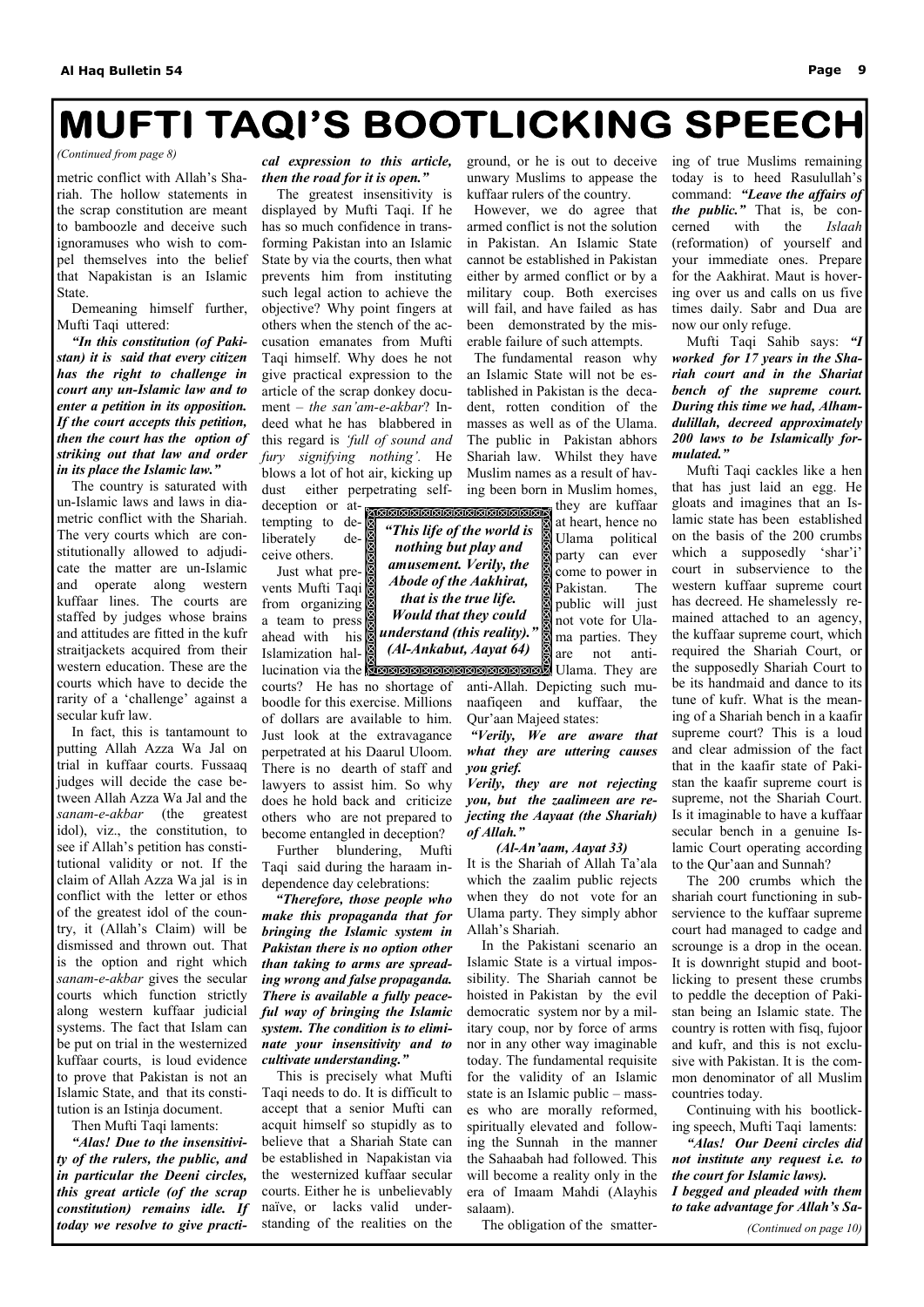# MUFTI TAQI'S BOOTLICKING SPEECH

### *ke, of this opportunity to institute (legal action). But our people (the Ulama) did not extract benefit from this law."*

If the other Ulama had displayed apathy as Mufti Taqi seeks to portray, then why did Mufti Taqi himself not prepare a team of his Korangi molvis to institute the legal action he trumpets so confidently? If meaningful change was or is possible under the present constitution and kuffaar courts, then what prevents Mufti Taqi

who has the know-how of the legal system from proceeding in the direction he presents? He blames others for his own dereliction of duty. There is no substance in what he says in this regard. Petitioning the kuffaar courts to gain Shariah laws on the basis of the stupid kuffaar constitution is flogging a dead horse.

 Disgorging more ballyhoo, Mufti Taqi says: *"Besides Pakistan there is no other country where there is freedom of speech and writing (as in Pakistan)."* It appears that Mufti Taqi Sahib is prone to hallucination. We must however agree that in Pakistan there prevails the greatest freedom for immoral expression, anti-Islam expression and anti-Sunnah expression. That is why in this socalled 'islamic' country it is possible for a prostitute to publish an article in the daily newspapers calling for a woman to have four husbands. And that is why it is possible in this most unfortunate land for a professed Muslim (who in reality is a vile munaafiq) to

have published that elevation of the Shariah is an insult to parliament.

 From his dalliances with kuffaar riba bankers and rulers, Mufti Taqi has contracted the disease of 'freedom of speech'. He is supposed to be a senior Mufti who is supposed to know that in a genuine Islamic state, the evil of western-type freedom of expression and speech will not be permitted. The Qur'aan proscribes this. Expression of kufr will be met with severe punishment. It is quite clear that Mufti Taqi has lost the path of Siraatul Mustaqeem.

# ALL RULERS ARE KUFFAAI

#### *(Continued from page 9)*

*"Verily, We have revealed to you the Kitaab with the Haqq (Truth) so that you could adjudicate among the people with that which Allah has shown you. Do not become for the treacherous ones a lawyer. (An-Nisaa', Aayat 105)* 

*"Should I search for someone other than Allah as a Ruler whilst He has revealed to you* 

*the Kitaab in all detail?" (Al-An'aam, Aayat 114)* 

*"Those who do not rule / decide / govern according to that (Shariah) which Allah has revealed, verily, they are the kaafiroon." (Al-Maaidah, Aayat 44)* 

The constitutions of all Muslim countries are in violent conflict with the Qur'aan and Sunnah. In

fact, the system of government with the constitution of kufr acquired from the West is an effective abrogation of Allah's Shariah. By what stretch of Islamic logic and by what daleel of the Qur'aan and Sunnah is it possible to regard the rulers in Muslim countries to be Muslim?

 Denial of even one essential of Islam is kufr which expels the denier from the fold of Islam. What should be the verdict for such scoundrels who commit wholesale plundering of the *ahkaam* of the Qur'aan and Sunnah? They are all the worst kind of *MURTADDEEN.* 

 What do the Muftis have to say about scoundrels who legalize riba, liquor, prostitution, cancel the Shariah's laws of Talaaq, and perpetrate mass debauchery of the Shariah all round? Only bootlicking scholars for dollars have the scandalous temerity of proclaiming such shayaateen as Muslims.

### INAABAT AND ISLAAH – THE ONLY SOLUTION

*Q. Please explain the following Hadith:* 

**"There will come leaders who will not follow my guidance and not follow my Sunnah. There will be among them men who will have the hearts of devils in the bodies of humans." (The Companion) asked, "What shall I do, O Messenger of Allah, if I reach that?" He replied, "You should hear and obey the ruler, even if he beats your back and takes your money; then still hear and obey."** *(Saheeh Muslim)* 

 **The world is today saturated** 

**with shayaateen in human bodies as mentioned in this Hadith by Rasulullah (Sallallahu alayhi wasallam). During such times when there is a predominance of human devils such as the molvis and sheikhs of our age, then this satanic aberration will be complimented by tyrannical governments and rulers.** 

 **Commenting on the Hadith, it is mentioned in** *Mirqaat* **that Ibnul Malak said:** *"(Obey the ruler) except if he orders you to* 

*commit sin. Then do not obey him, but do not fight him. Flee from him."* 

**When Muslims lack the power and ability to wage a valid Jihad, then it is not permissible for a small group to resort to rebellion thereby bringing horrendous hardships upon the community. Today the small so -called jihad groups who are really proxies of the western kuffaar, miserably fail to protect the Muslim population from the genocide unleashed by brutal rulers. Instead of protecting the masses, they are** 

**driven to kufr and irtidaad by the activities of the jaahil mujahideen whose leaderships are in cahoots with the U.S and other western powers.** 

 **In today's scenario the aforementioned Hadith has valid applicability.** *What does this Hadith mean?* 

**A.** The Hadith means just what it states. It has literal application. If the people of Syria had heeded this command of Rasulullah (Sallallahu alayhi wasallam) they would not have been overwhelmed and utterly destroyed by the horrendous calamities which they have suffered for years since the inception of the so-called jihad initiated by atheists (the so-called Syrian Free Army), and perpetuated by the errant mujahideen who are all the fiddles of the U.S.

 What type of jihad is it which has rendered homeless a million Muslims who had to flee from their homes under brutal and horrible conditions? Tens of thousands have been tortured, injured and killed. People are starving and devouring cats and dogs. Thousands of Muslim women have been pillaged and raped. And, worst of all thousands are fleeing to Europe and America selling their Imaan for gaining resident rights in the western countries. If this is jihad, it is an American jihad. There is no goodness in this vile conflagration which undoubtedly is Allah's Punishment for a nation which has spurned Islam and turned its back on the Deen, and to this day they relentlessly continue along

their satanic direction. All the miseries and calamities have not opened their eyes.

 They are blaming others for the consequences of their own misdeeds. They are blaming the devil when they had voluntarily and lovingly embraced the devil and had appointed him as their leader, hence Allah Ta'ala has imposed the Devil on Muslims as their ruler.

 The Hadith explicitly and simply prescribes the remedy and the solution for Muslims who are suffering the Athaab of Allah Azza Wa Jal. The solution which emanates from the Hadith is – *Islaah (moral reformation), Inaabat ilallaah (to turn in repentence and obedience to Allah Ta'ala), Sabr and Dua.* Only then will Allah Ta'ala change our condition and create the circumstances for our elevation and domination over the kuffaar. It is Allah's Sunnah to thrust honour and power on a morally reformed and spiritually elevated Muslim nation. The Qur'aan Majeed makes it quite clear that Allah Ta'ala will change our condition only if we change what is within us.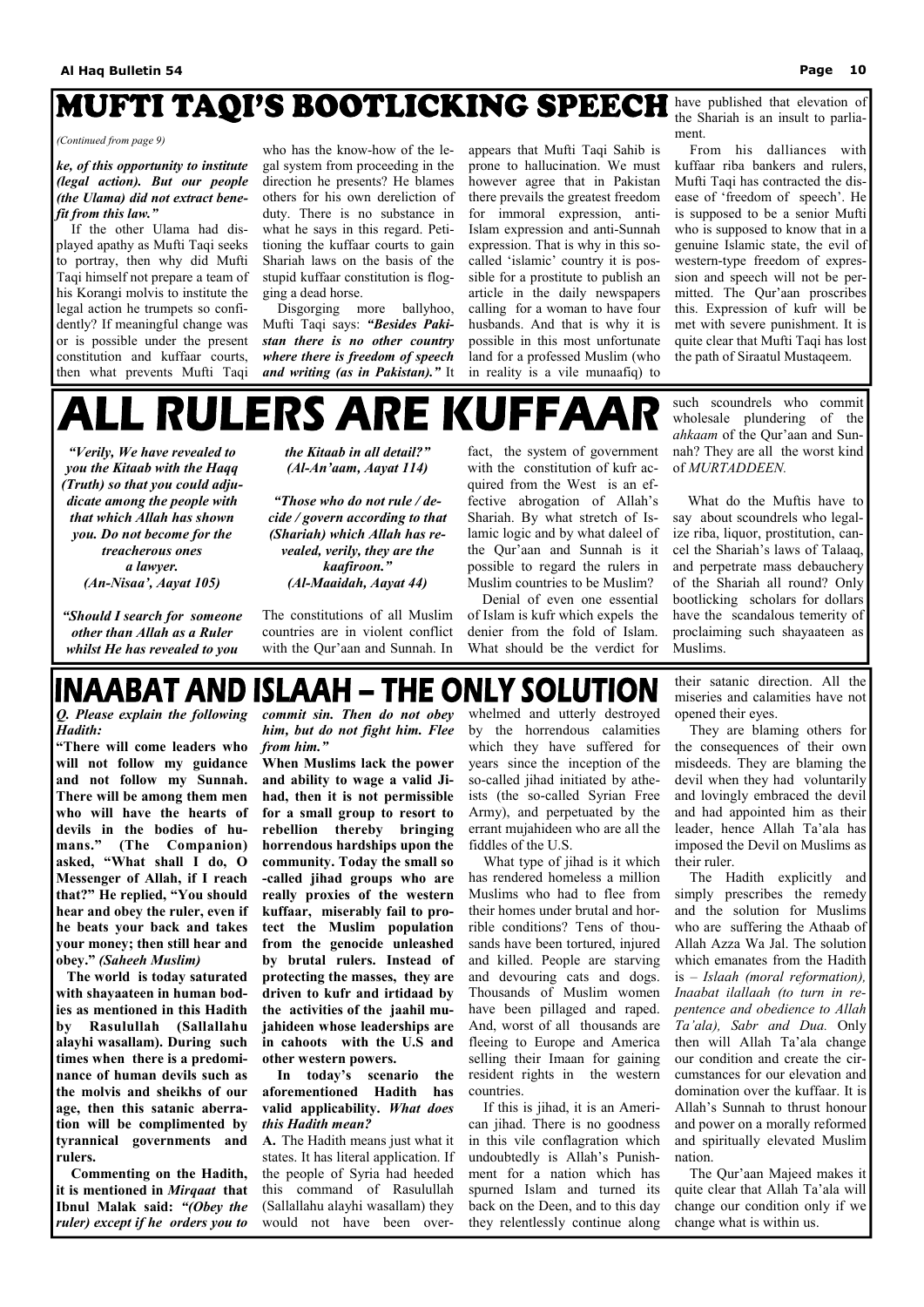standpoint in their conversations with foreigners and that they must praise the observance of religious freedoms and the raising of the people's living standards under Communist rule. Their instructions are to encourage brother Muslims of the Middle East to join the "Peace Camp" and strive for the safeguarding of world peace (on Communist terms). All members of the group have to follow these orders. They rarely dare to express their own personal views since they are under the constant and strict surveillance of Party supervisors and also because their families are held hostages on the Mainland. While in Mecca, they are not permitted to indulge in individual activities or to separate from the group. In this way, a pilgrim group is transformed into an instrument of propaganda for the Communist regime – as the Government of Saudi Arabia recognised in 1951 when it refused visas to a group of such 'Hajis'.

 While these pilgrims extol abroad the religious freedoms enjoyed by their fellow Muslims in China, their brothers at home suffer persecution on the ground that they are "reactionaries", "counter -revolutionaries", "Nationalist" or "imperialist" agents, or again, 'local nationalists' opposed to the Communist leadership.

 After the Bandung Conference, the Chinese Communists tried to hoodwink the Muslim world by sending hand-picked delegations to Muslim countries and by showing foreign Muslim visitors carefully selected religious "show-places" in China. *(Source: Islam in China by M. Rafiq Khan)* 

### **ALLAH'S ATHAAB**

### *(Continued from page 3)*

### **Rohingya crisis: Civilians 'maimed by landmines'**

The BBC has spoken to Rohingya Muslims maimed after apparently stepping on landmines as they fled Myanmar (Burma). A boy of 15 being treated in Bangladesh lost both legs while a woman at the same hospital said she had trodden on a landmine after being fired on.

 The area was mined in the 1990s but Bangladeshi sources say Myanmar's army recently planted new mines - an allegation denied by Myanmar officials. More than 300,000 Rohingya have fled a brutal security crackdown in Myanmar.

 On Monday UN human rights chief Zeid Raad al-Hussein said that a "cruel military operation" was taking place, calling it "a textbook example of ethnic cleansing".

 The Rohingya, a stateless mostly Muslim minority in Buddhist-majority Rakhine, have long experienced persecution in Myanmar, which says they are illegal immigrants.

### **'Suffering so much'**

On Sunday the human rights group Amnesty International accused the authorities of laying landmines at border crossings used by fleeing Rohingya. Bangladeshi government sources made the same allegation speaking to Reuters news agency last week.

 The hospital visited by the BBC has seen an influx of people with landmine injuries, doctors say.

 The injured woman, SabequrNahar, says she fled Myanmar because the military had been targeting her community, and she was crossing the border with her three sons when she stepped on a landmine.

"We'd been fired on, shot at, and they planted mines," the 50-year -old said.

 The violence began on 25 August when Rohingya militants attacked police posts in the northern state of Rakhine, killing 12 security personnel. The attacks triggered a vast security operation that has drawn international criticism.

 Rohingya who have fled Myanmar say villages have been burned and civilians attacked in a brutal campaign to drive them out.

 The UN Security Council said it was looking to meet on Wednesday to discuss the violence after Sweden and the UK requested a closed-door meeting on the "deteriorating situation" in Rakhine state."

### **COMMENT**

*No one can come to the aid of these unfortunate suffering Muslims. A whole nation has been systematically exterminated. Allah Ta'ala says in the Qur'aan Majeed: "If He (Allah) withholds aid from you, then who is there besides Allah to help you.?"*

 Muslims are not prepared to reflect on this Aayat and many other Aayaat and Ahaadith which are relevant to the sufferings of the Ummah on a universal scale. The tragedies and horror will therefore continue.

### **CHINA: SHOWPIECE MOSQUES AND DECEPTION**

 *"Your Rabb is not One Who will destroy the (inhabitants of) a country until He sends a Messenger to its capital, who rehearses for them Our laws. And, We would never destroy a country except that its people were flagrant transgressors." (Al-Qasas, Aayat 59)* 

When a nation is destroyed by whatever form of disaster, be it floods, hurricanes, earthquakes, genocide by the kuffaar, drought, etc., then understand that this is Allah's Athaab (Punishment) for a people who had transgressed beyond the point of no return.

 It is the Sunnah of Allah Azza Wa Jal to unleash His universal

Punishment to destroy a people only after He has raised among them warners to guide them to Allah Ta'ala. When they reject the calls and cries of the Warner, Allah's decree of Athaab is then established and justified. Then comes the universal *(aam)* punishment, the likes of which we are today observing in Syria, Burma and elsewhere in lesser degree.

 The lesser degree portends the greater universal punishment which will horrendously descend on the people if they fail to understand and heed the lesser punishment, the objective of which is to jolt the transgressors into realization.

Central Asian Republics. Seminars Chinese Communist policy toand lectures were considered insuf-wards Muslims True to the antificient and permanent institutions for atheist propaganda were set up. In Alma Ata a so-called 'House of the Atheist' was established in Baku. An "Atheist Study" (Kabinet Ateista) was set up in the city's 'House of Political Education'. In Ashkhabad a 'University of Scientific Atheism' was founded. It's the first to be opened in the U.S.S.R. after World War II. All these institutions aim at making Soviet anti-Muslim propaganda more varied, more detailed and more hard hitting.

Muslim heritage bequeathed to them by Soviet Communism, the Chinese Communists are making every effort to wipe out Islam from China and turn the Muslims into an insignificant minority under the Han domination. The Chinese Government gives the total number of Muslims in China as 10 million? And recognises 10 national minorities among them, the most numerous being the six million Hui (Chinese-speaking Muslims) and 3.5 million Uighurs. The fact that Muslims exist as a group of racial

minorities, as well as a single religious minority, has much to the chagrin of the Communists, enabled them to have stronger voice in

the country's affairs. Despite this, the Communists' hostility, towards Islam and their attachment to the dogmas of Marxism-Leninism-Maoism, has resulted in fierce persecution of the Muslims. Since 1950, the CPC has discouraged the building of new mosques, confiscated a great deal of land owned by mosques, and severely restricted the Islamic education of Muslim youth in Kommunist Turkmenistana, October 1958.*(Source: Islam in China by M. Rafiq Khan)* 

### **'Holy Warriors' Lose Bosnian Citizenship**

Agence France Presse SARAJEVO — Bosnia said it has revoked the citizenships granted to 330 people, including "holy warriors" who fought alongside local Muslims in the country's brutal 1992-1995 War. "So far we have revoked 530 citizenships," the head of a commission tasked with reviewing citizenships, Vjekoslav Vukovic, said. "The majority of them are from African and Asian countries" including the Middle East, said Vukovic, adding that there were some 500 cases left for revision. The Bosnian govern-

### **CHINA: REPRESSION OF MUSLIMS**

*(Continued on page 12)*